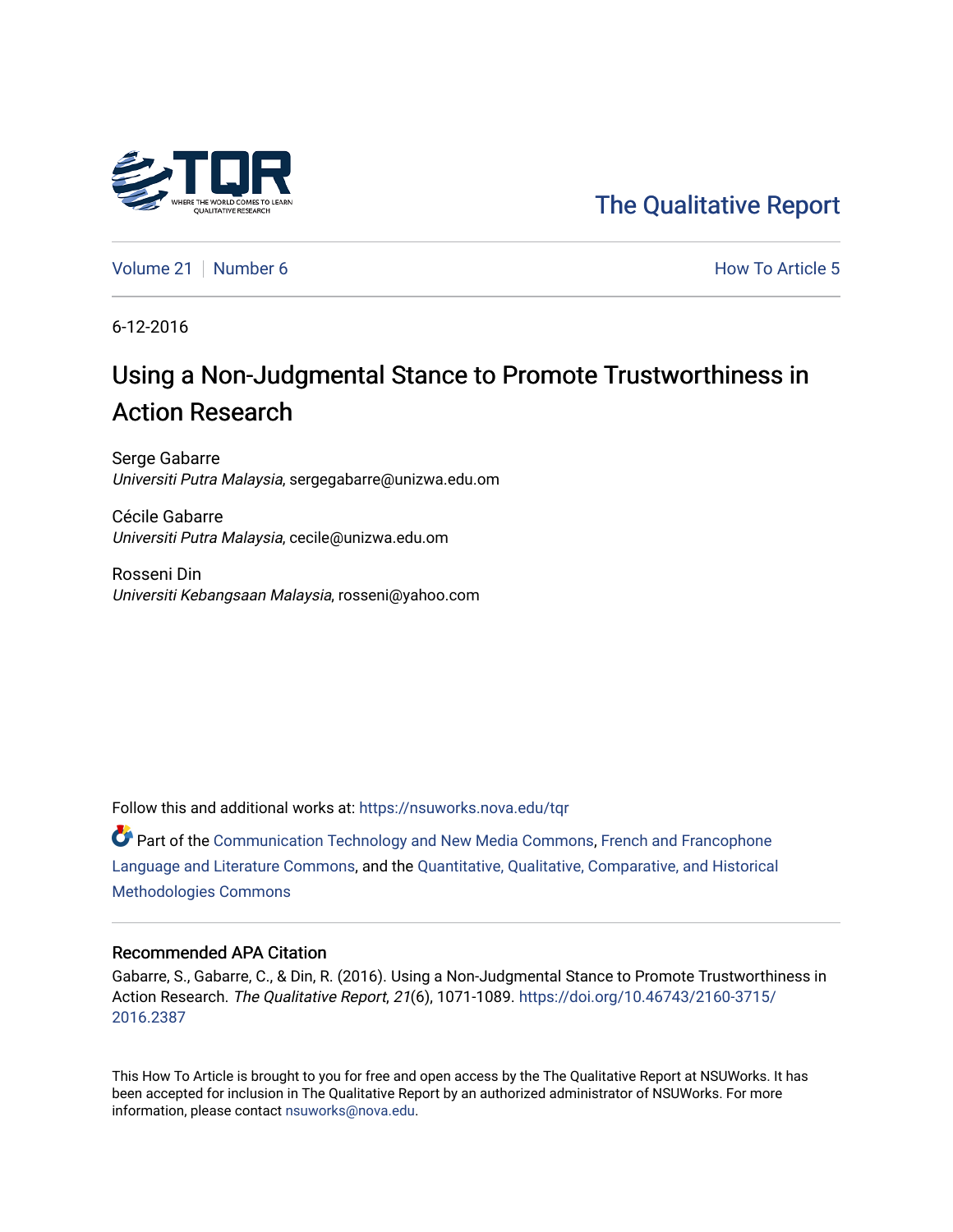

# Using a Non-Judgmental Stance to Promote Trustworthiness in Action Research

## Abstract

This article describes the use of action research to increase trustworthiness through a non-judgmental approach. Two foreign language lecturers implemented an action research to improve their teaching with the use of Facebook and mobile devices. In order to remain open to all possible interpretation of the events and to incite their students to provide them with honest feedback, they openly adopted a nonjudgmental stance. As a result, students freely revealed how they used funds which were given to them to access mobile Internet. Findings showed that not all students used the money as was anticipated by the lecturers, and that they spoke without restraints on the matter. This behavior has led the researchers to reflect on how this stance helped validate the trustworthiness of the data for the research, and encouraged them to focus on not judging their informants.

## Keywords

Trustworthiness, Action Research, Truth, Interviews, Researcher-Respondents Relationship

## Creative Commons License



This work is licensed under a [Creative Commons Attribution-Noncommercial-Share Alike 4.0 License](https://creativecommons.org/licenses/by-nc-sa/4.0/).

#### Acknowledgements

We would like to acknowledge that this research was supported by the Exploratory Research Grant Scheme ERGS/1/11/SSI/UPM/02/30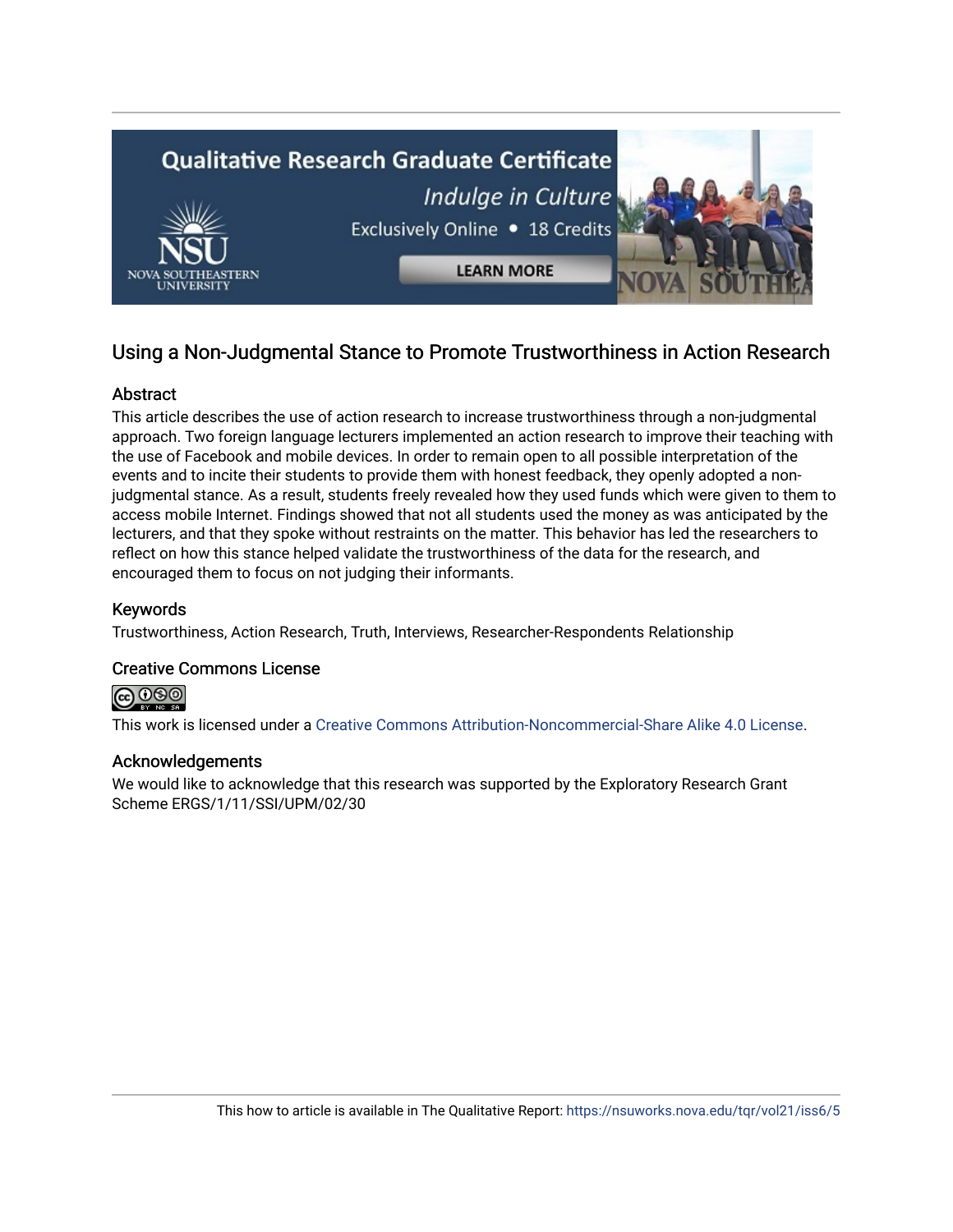

# **Using a Non-Judgmental Stance to Promote Trustworthiness in Action Research**

Serge Gabarre and Cécile Gabarre Universiti Putra Malaysia, Selangor, Malaysia

Rosseni Din Universiti Kebangsaan Malaysia, Selangor, Malaysia

*This article describes the use of action research to increase trustworthiness through a non-judgmental approach. Two foreign language lecturers implemented an action research to improve their teaching with the use of Facebook and mobile devices. In order to remain open to all possible interpretation of the events and to incite their students to provide them with honest feedback, they openly adopted a non-judgmental stance. As a result, students freely revealed how they used funds which were given to them to access mobile Internet. Findings showed that not all students used the money as was anticipated by the lecturers, and that they spoke without restraints on the matter. This behavior has led the researchers to reflect on how this stance helped validate the trustworthiness of the data for the research, and encouraged them to focus on not judging their informants. Keywords: Trustworthiness, Action Research, Truth, Interviews, Researcher-Respondents Relationship*

The present article has a dual focus. The first focus is centered on an action research venture conducted in Malaysia where we attempted to transpose the foreign language classroom's learning management system (LMS) to Facebook on mobile phones. The second focus is on our effort to ensure that the respondents provide honest feedback as we promote a non-judgmental stance. To address the first focus, we distributed a subsidy to every student to enable them to purchase access to mobile Internet. Investigating how they spent this subsidy and how they discussed it provided information serving our second focus. As researchers and lecturers we strive to improve our teaching method through practitioner research, more commonly known as action research. As we struggle to make our teaching more efficient, we evaluate our actions and gauge them by the impact it has on our students. This is achieved through regular enquiries with our students on the difficulties they encounter and even on their ease of learning. Their feedback is generally collected through questionnaires at precise moments in the course, but more often semi-guided interviews are used to gain a deeper insight on how the students are experiencing our teaching.

#### **Problem Statement**

When we use interviews as the primary source of data to evaluate our own practice, we place a great deal of faith in our respondents' honesty. This raises one important question "how do we know that what the participant is telling us is true?" (Seidman, 2006, p. 23). This question is particularly crucial when the researchers are lecturers, and the respondents are Confucian heritage students.

McTaggart (1989) proposes 16 tenets of participatory action research. In the fifth tenet he describes the method as being a systematic investigation technique. For McTaggart this is achieved by keeping an open mind to adapt to the unexpected. Despite clear indications, we failed to grasp the best manner in which to remain open. Hashim in her article published in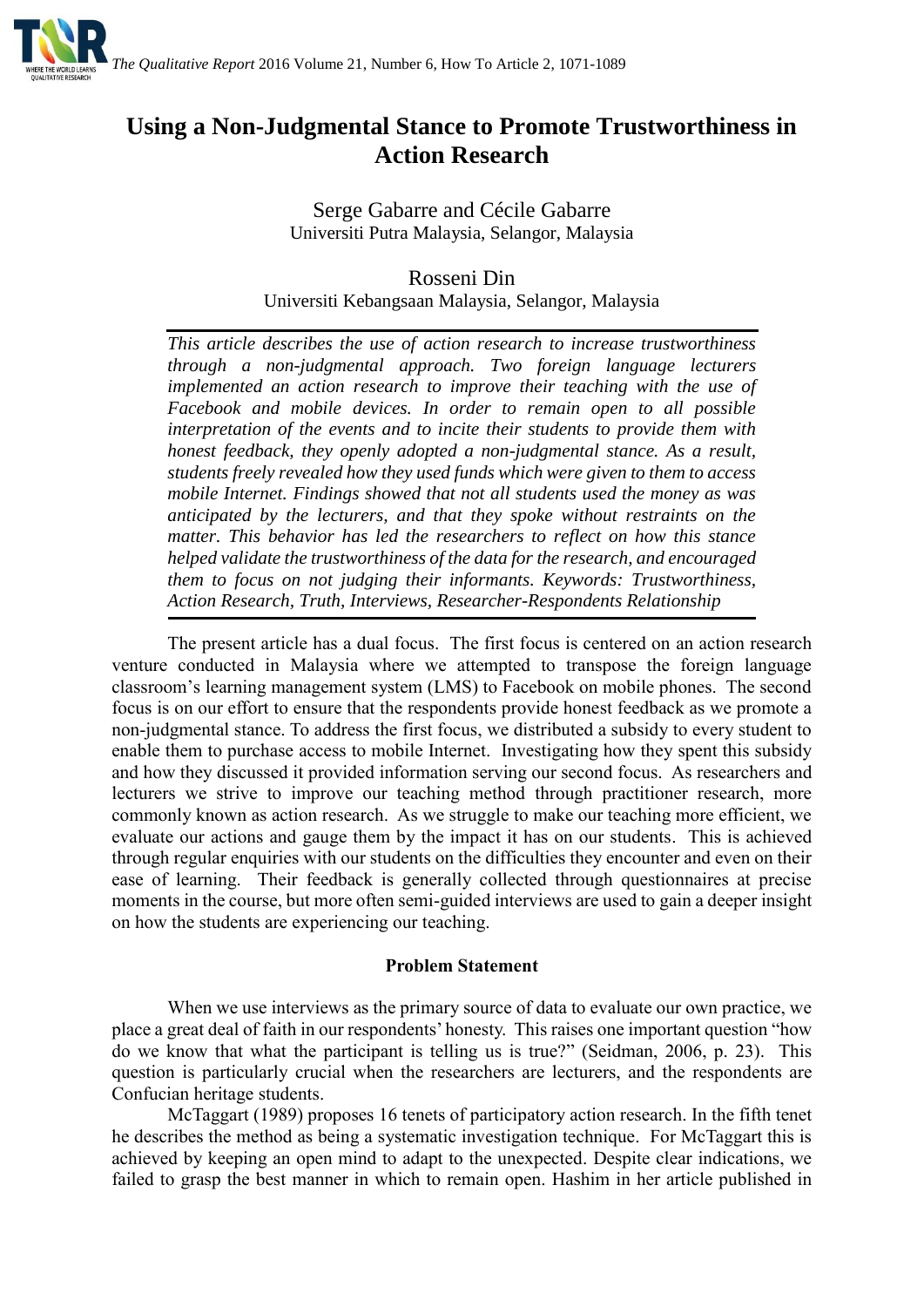2005 offered seven tenets of action research. We believe that the second tenet helped us resolve our dilemma. Hashim proposed not judging the informants as a way to remain free from biases. She further advised to follow this tenet from the beginning of the research to enable oneself to remain able to analyze the data from different perspectives.

Successful adoption of this non-judgmental approach has been reported by several qualitative researchers (i.e., Brown, 2008; O'Halloran, 2003). Respondents are less likely to feel judged and answer what they assume are expected responses when the interviewers are viewed as insiders (O'Halloran, 2003). Yet, in the present study the researchers did not have the same advantage of being considered insiders. Furthermore, members external to a group tend not to be trusted (Buchan, Croson, & Dawes, 2002). For this reason, the non-judgmental stance needed to be coupled with an effort to strengthen the relationship and increase trust to increase validity.

Armed with this information we decided to tackle our research on teaching French with Facebook on mobile phones with a non-judgmental attitude. First, we aimed to observe whether it would enable us to improve the reliability and validity of our data; and increase honesty of our respondents. Second, we sought to corroborate our findings by triangulating responses from different informants and different methods of data collection. Third, we intended to interpret findings with an open mind.

#### **Setting**

This action research was conducted in a Malaysian public university in a hybrid French as a foreign language course. Students met face-to-face on a weekly basis, and tasks and resources were available through an online platform. The online learning management system (LMS) was not optimal as it did not provide students with sufficient control over the way they could interact with the platform. The LMS allowed them to download documents provided by the lecturers, but not publish their own documents. Similarly, students could only respond to forum posts which had first been initiated by the lecturers, and thus were not able to initiate their own messages. Students claimed that the environment was unappealing and that they would only access it when told by their lecturers that the course notes had been uploaded. Additionally, they complained that access to the LMS was painstakingly slow. The resulting situation left the students reluctant to freely surf on the LMS. Moreover, the LMS did not offer a mobile-friendly environment which could facilitate in-class tasks with mobile phones. For all these reasons, we decided to search for an alternative platform which could resolve these issues. Students eagerly suggested using Facebook to replace the university's LMS. After carefully evaluating the idea and reviewing similar ventures (Baran, 2010; de Villiers, 2010; LaRue, 2012; Loving & Ochoa, 2011; Selwyn, 2007; Wang, Woo, Quek, Yang, & Liu, 2011), we believed that this option might be feasible. Indeed, although using Facebook as an LMS has its limitations, past research demonstrated that this social network had the potential to cheaply replace the more 'traditional' platform (Wang, et al., 2011), while still providing most of the functionalities expected of an educational online setting (LaRue, 2012). Furthermore, it has been shown that the social networking site was widely beneficial to stimulate communication between young adult learners (de Villiers, 2010).

We, the first and second authors, had a shared interest in conducting this study. As a researcher-teacher couple, we spend a tremendous amount of time discussing and reflecting on our practices. We share the same classes and conduct studies together. Discussions on our experiences are not limited to the time we spend in the university and extend well into other parts of our lives. One recurring topic in our discussions revolves around the cultural differences in the social distance between the instructor and the students. Improving our practice often takes the form of action research which relies on feedback from our students.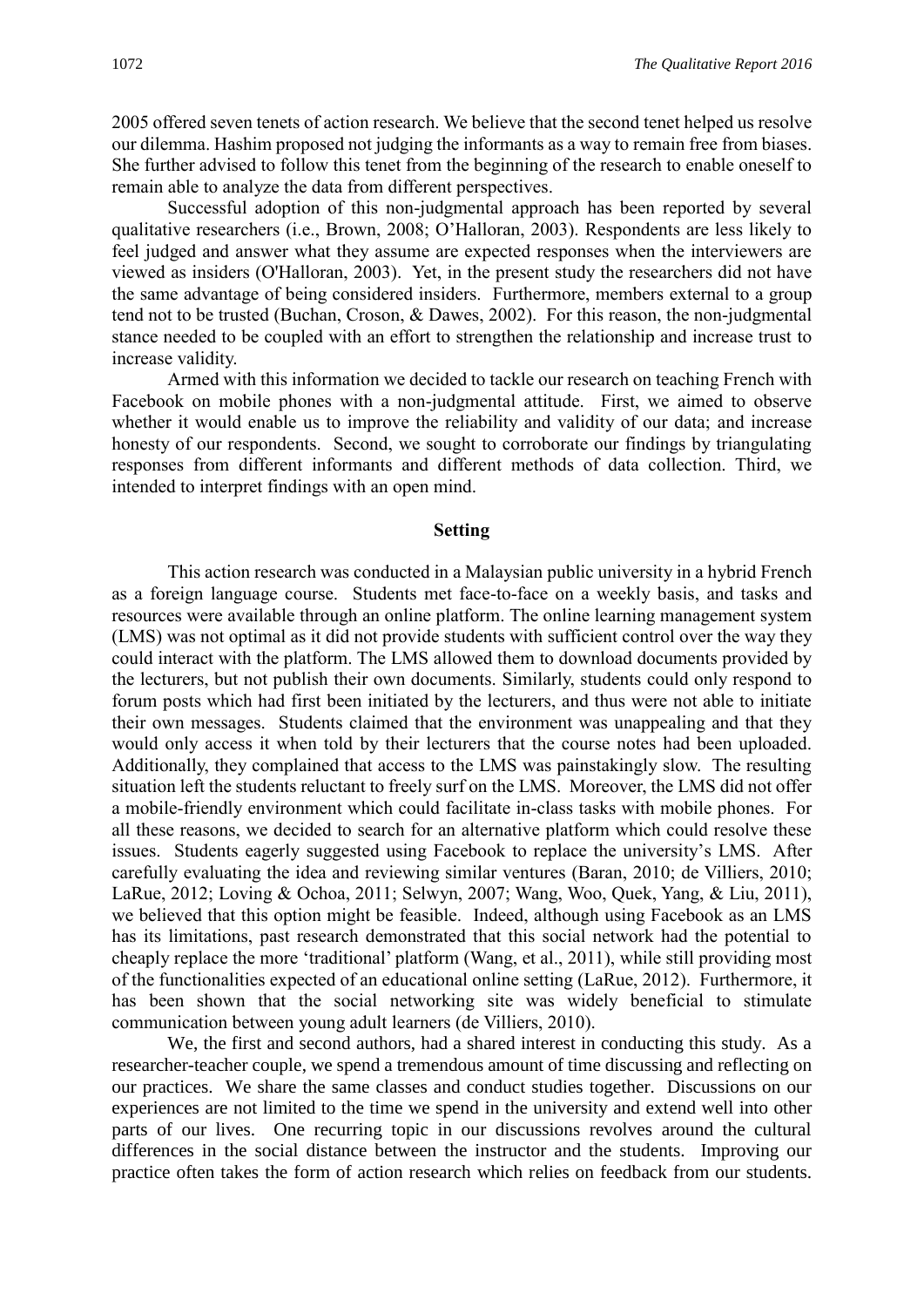We have taught Malaysian students for close to twenty years, and we always wondered if the importance of the social distance we observed had an impact on the reliability of the interviews we conducted. Typically, students express positive opinions towards our classes, and hardly ever provide suggestions for improvements. This led us to reflect on a method which could elucidate whether this positive attitude was due to cultural influences or to a genuine satisfaction with our classes. We approached the third author for guidance due to her belonging in the Malaysian culture, to her more senior experience, and to her expertise in education. Together we conceived a method which was centered on our shared research interests.

#### **Method**

It is accepted that qualitative researchers should ensure that their work adheres to some form of quality verification (Sparkes, 2001). Quality verification remains an important aspect of our action research to ensure that both our data an analysis are valid. In quantitative research, validity refers to the accuracy of the measurements. This concept may, to some extent, be applied to qualitative research. It has been argued that the term trustworthiness is more relevant to the naturalist paradigm (Lincoln & Guba, 1985) and that quality verification should not be left to the reader with the task of a post-hoc evaluation (Morse, Barrett, Mayan, Olson, & Spiers, 2002). Following this viewpoint, steps were taken during the course of this action research to ensure that quality was an inherent part of the study. Validity in action research should be dependent on one of three types of action research (Newton & Burgess, 2008). These are knowledge generating, practical, and emancipatory. The present study may be characterised as practical, and thus requires catalytic validity and outcome validity. Catalytic validity deals with further understanding the participants, and outcome validity ensures that the outcomes of the research are in line with its objectives (Newton & Burgess, 2008). Both of these validities were addressed in this research.

The nature of the relationship between the researcher and the respondents are rarely disclosed in research reports (Yu, 2011). Our study focused on the disclosure of this relationship, particularly on the non-judgmental stance which was clearly presented to the respondents during the interviews. In respect to this relationship, our main dilemma stemmed from the duality of our roles as researchers and lecturers. The researchers in us long for the neutrality of the relationship between the participants and the investigator. However, the lecturers in us know that in a student-instructor relationship a hierarchical barrier framing the exchange of information will always remain. We sought to develop a trusting relationship which could enable the students to freely express their feelings about our teaching. Thirteen factors relating to trust development were identified (Burnette & Sanders, 2014). From these, three factors were of particular relevance to this study. These were power asymmetry, social distance, as well as the collective vs. individual orientation. Such factors are relevant to qualitative enquires in a Confucian heritage culture such as Malaysia (Park and Lunt, 2015). This unbalanced relationship is systematically taken into account during the research, particularly in the interpretation of data phase. Whenever students express their satisfaction with a learning task, we wonder if their statements are geared to please us as their lecturers, or whether the task was indeed useful for their learning. Past experiences with interviews and questionnaires has shown us that students tended to provide widely positive feedback. It has been argued that whatever the respondents say should be treated as valid (Winter, 2002). However, this should be subject to caution in asymmetrical relationships such as lecturers and students. Although the positive feedback is corroborated with the online anonymous evaluation of our course conducted by our university, it does not provide us with a method to evaluate the students' honesty in their evaluation of our teaching. An action research report should be treated as authentic as long as it reports the respondents' true expressions (Winter, 2002). This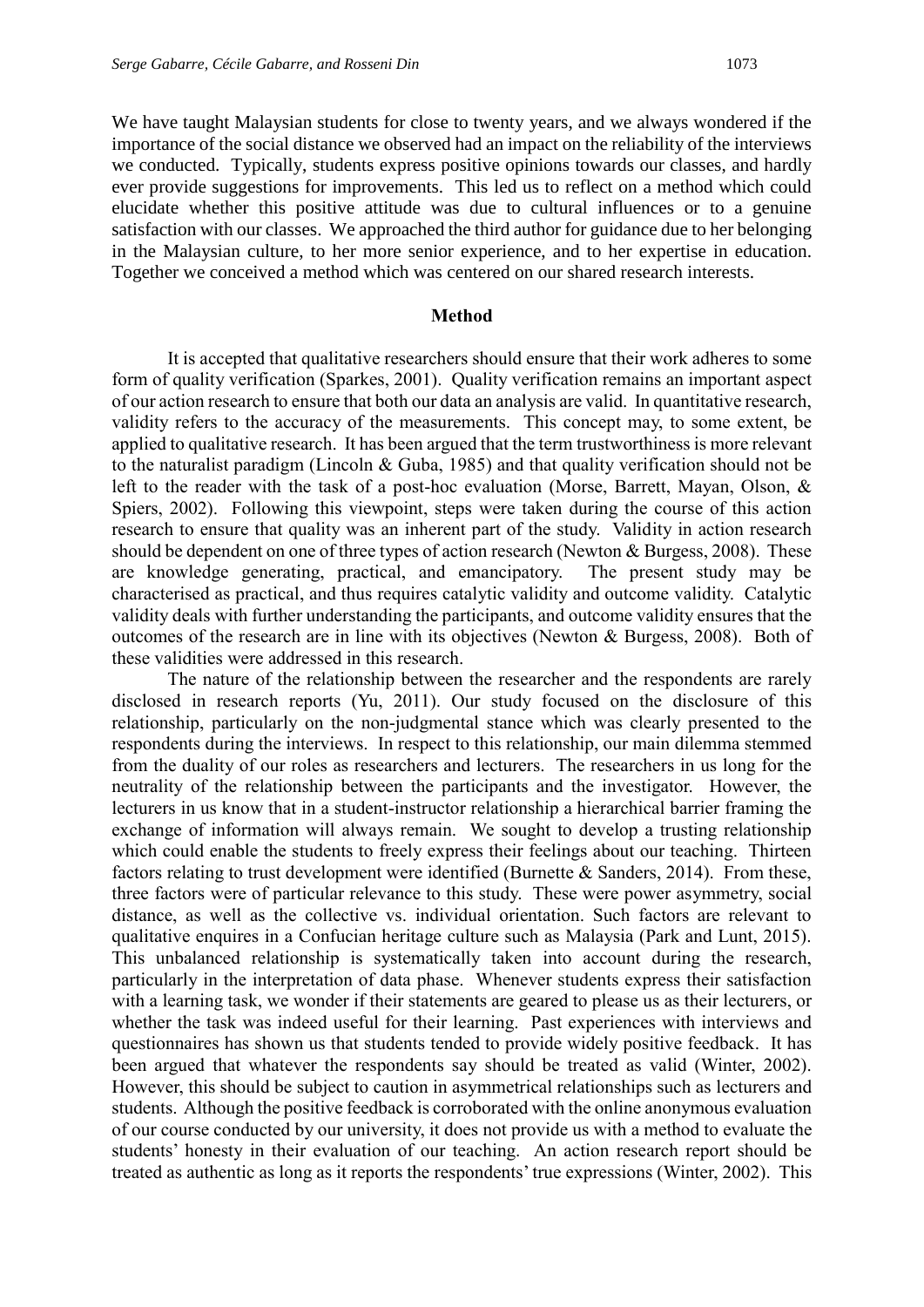raises the question of evaluating whether the respondents' voices are indeed genuine. There are three situations which negate the authenticity of the respondents' voice. These are, (1) when the respondents lie, (2) when they are telling the interviewers what they want to hear, and (3) when their thoughts have not been adequately conveyed (Hadfield & Haw, 2001). Although we suppose that a method capable of evaluating whether the voices are indeed authentic and genuine might not exist, we believe that action research itself might provide us with a way to better ascertain the trustworthiness of our students' responses.

We selected the action research method as it allowed us to improving our practice. The cyclical progression it offered was combined with the powerful analytical tool provided by grounded theory. The combination of action research and grounded theory, known as grounded action research (Baskerville & Pries-Heje, 1999), enabled us to systematically evaluate two phenomena. First, we assessed how students perceived our intervention. Second, we evaluated how the non-judgmental approach could increase the validity of our interviews.

We planned our intervention so as to fully transfer the online activities that were previously conducted on the LMS to Facebook. Consequently, a Facebook page was created for the course and students were given the relevant address and advised to bookmark it with the Facebook 'like' feature. Subsequently, the course notes were digitised in a photo album format and uploaded to the social networking site. Students were able to review the slides by browsing through the various photo albums. The online forums were replaced by the wall posts in which students could directly initiate posts in the target language without the lecturers' interventions. These posts eventually became threads where the students posted comments and replies to the initial messages. Since we wanted the students to be able to use this new LMS in class through mobile devices, we ensured that everyone was equipped with an Internetcapable mobile device. Students who did not own such a device were lent a smartphone for the duration of the course. Furthermore, in order to provide equal opportunities to all students irrespective of their affluence, we opted to provide each and every one of them with a subsidy meant to cover the cost of accessing Internet on their mobile devices for the duration of the research. This was the only solution we found which could provide every student with the same experience, and thus broaden our sampling opportunities. We are convinced that providing the students with money had an impact on their perception of the class, the intervention, and their relationships with the lecturers. We kept this in mind while conducting the interviews and analyzing the data. Having provided the students with enough money to cover such expenses, we felt that we could freely ask them to use their mobile phones in class to produce learner-created content which they subsequently uploaded to Facebook. We believed that no one would object to the cost involved in accessing mobile Internet. Consequently, students were regularly assigned in-class collaborative tasks where they shot videos on their phones. While still in class, these videos were posted on Facebook where they were subjected to peer-review and subsequently improved.

The cohort consisted of 17 undergraduate students who majored in French. Over the course of six semesters, students attend general French courses, French for specific courses and content courses. No prior knowledge of the language is required before enrolling in the program. The study was conducted with students from the third semester. All students were Malaysians and issued from three ethnic groups (eight Malays, eight Chinese and one Dayak). There were 15 females and two males. Their ages ranged from 20 to 21 years. Although the institution where the study was conducted did not require the project to be submitted to an ethical review board, tacit institutional approval was established through the granting of a research fund. Ethical safeguards were presented to the students with an information sheet (see Appendix A), and by inviting them to sign a consent form (see Appendix B). All but one student agreed to participate in individual interviews. It was clearly explained that this would have no effect on her grades or on our perception of her. Three students were selected to participate in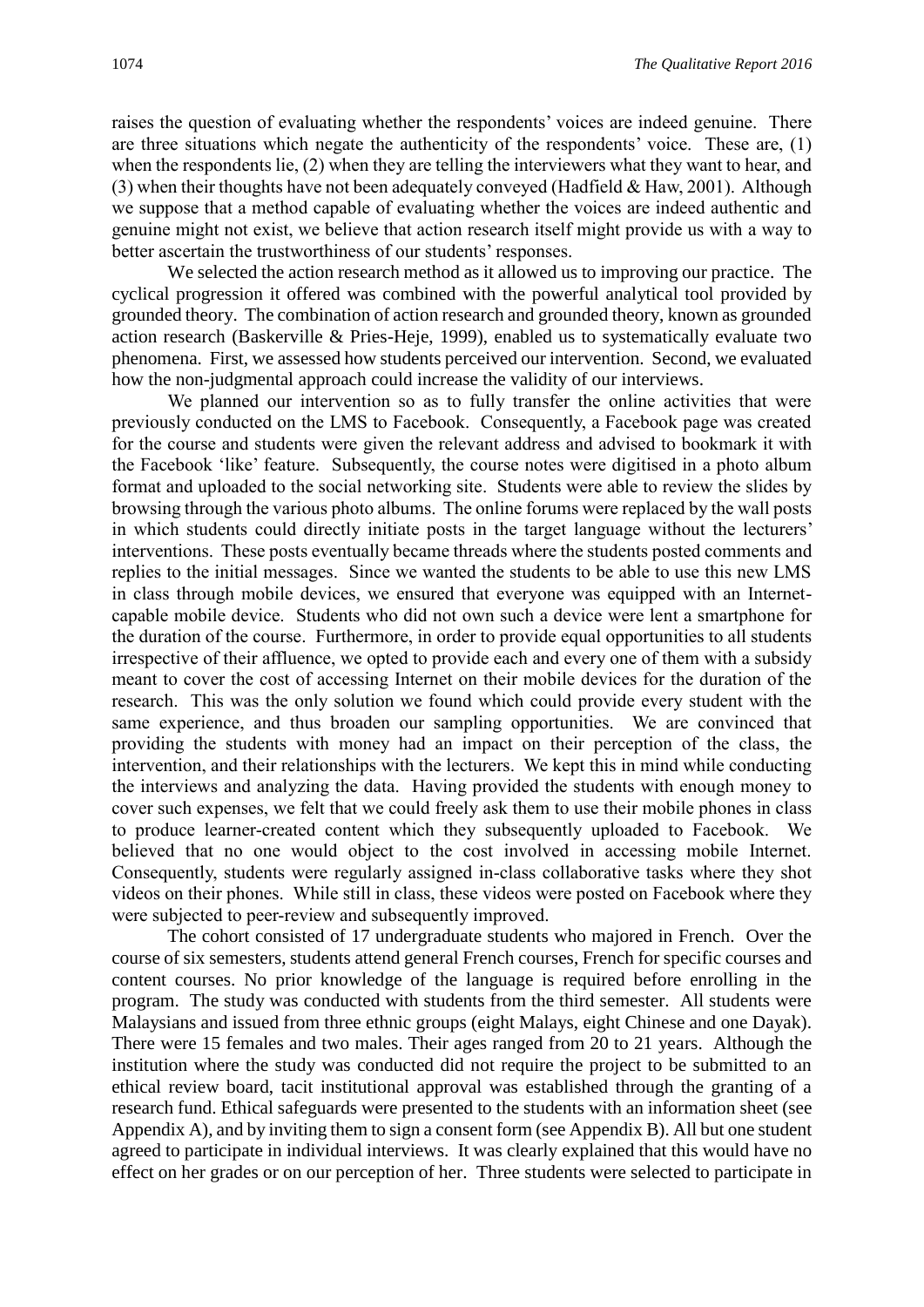interviews based on their level of online participation. Four more students were identified when we employed a snowballing technique and asked the initial group of respondents to identify others who were knowledgeable and capable of sharing their experience. Our respondents suggested that we interviewed two more students from the second cycle onwards. We conducted five cycles of interviews with nine students in order to reach saturation.

Throughout the duration of the course, students were invited to take part in one-on-one interviews were they freely talked about their experience of learning French with Facebook on their mobile devices. Interview protocols were devised before each interview to help us focus on the information we required (see Appendix C). The protocols were sufficiently flexible and allowed the students to provide unexpected information on their experience. The interviews were recorded, and transcribed by the first author. A pragmatic verbatim transcription including hesitations, stuttering and laughter (see Appendix D) was adopted as it provided a close record of the interviews (Evers, 2011). The second author checked the transcription for accuracy. Initially, member checking was used as a mean to verify the validity of the transcription and its analysis. Due to the complexity of conducting such a check, member reflection was introduced within subsequent interviews to validate our analysis. The data was then anonymized with pseudonyms to conceal the identity of the informants and subsequently coded using the ATLAS.ti qualitative data analysis software. Anselm Strauss was consulted by Heiner Legeiwe, one of the developers of ATLAS.ti, and provided valuable input for the development of this computer assisted qualitative data analysis software (Strauss & Corbin, 1998). We believe that this cooperation is reflected in the features offered by ATLAS.ti to conduct a grounded theory analysis. Online observations were also conducted and the students' artifacts were systematically downloaded from Facebook. The data analysis adhered to the three-level coding of systematic grounded theory described by Strauss and Corbin. At each level of coding, ATLAS.ti was used to produce diagrams illustrating the analysis. First, open coding enabled the emergence of themes and categories. The constant comparative method was used to refine these codes (see Appendix E). Second, axial coding was used to identify the relationships between the categories. Using the coding paradigm devised by Strauss and Corbin, axial coding models were constructed to enable us to visualize these relationships (see Figures 1 and 2). Third, selective coding was used to combine different axial coding models into a higher level model. This third level coding also made use of the coding paradigm (see Figure 3). ATLAS.ti enabled us to import several axial models into a network view and reorganize them to highlight overlapping themes. Throughout the analysis, we used the memo feature of the software to keep track of our reflections and to trial out modeling the data. As axial coding models emerged, we returned to our memos and updated them with our new reflections. Throughout the whole course, students were kept informed that they were participating in a research study and that our aim was to understand the way they used Facebook and mobile phones to learn French. We made it clear on multiple occasions that we would not judge the way they used both technologies, and that we mainly sought to gain knowledge from them. During the course of the interviews, we strived to remind the students that there was no right or wrong answer, and that only they could provide us with the information about how they experienced the intervention. This clarification was crucial to the collaborative contract which is assumed between the researcher and the respondents. As past studies have demonstrated (Kingsley, Phillips, Townsend, & Henderson-Wilson, 2010; Winter, 2002; Yu, 2011), such a collaboration is essential to ensure that the research is both effective and trustworthy. An environment that is comfortable and does not pose any threats is essential to develop trust between the researcher and the respondents (Thomsen, McCoy, & Williams, 2000). The nonjudgmental stance was essential in ensuring that the interviews and the researchers' opinions did not interfere with this environment.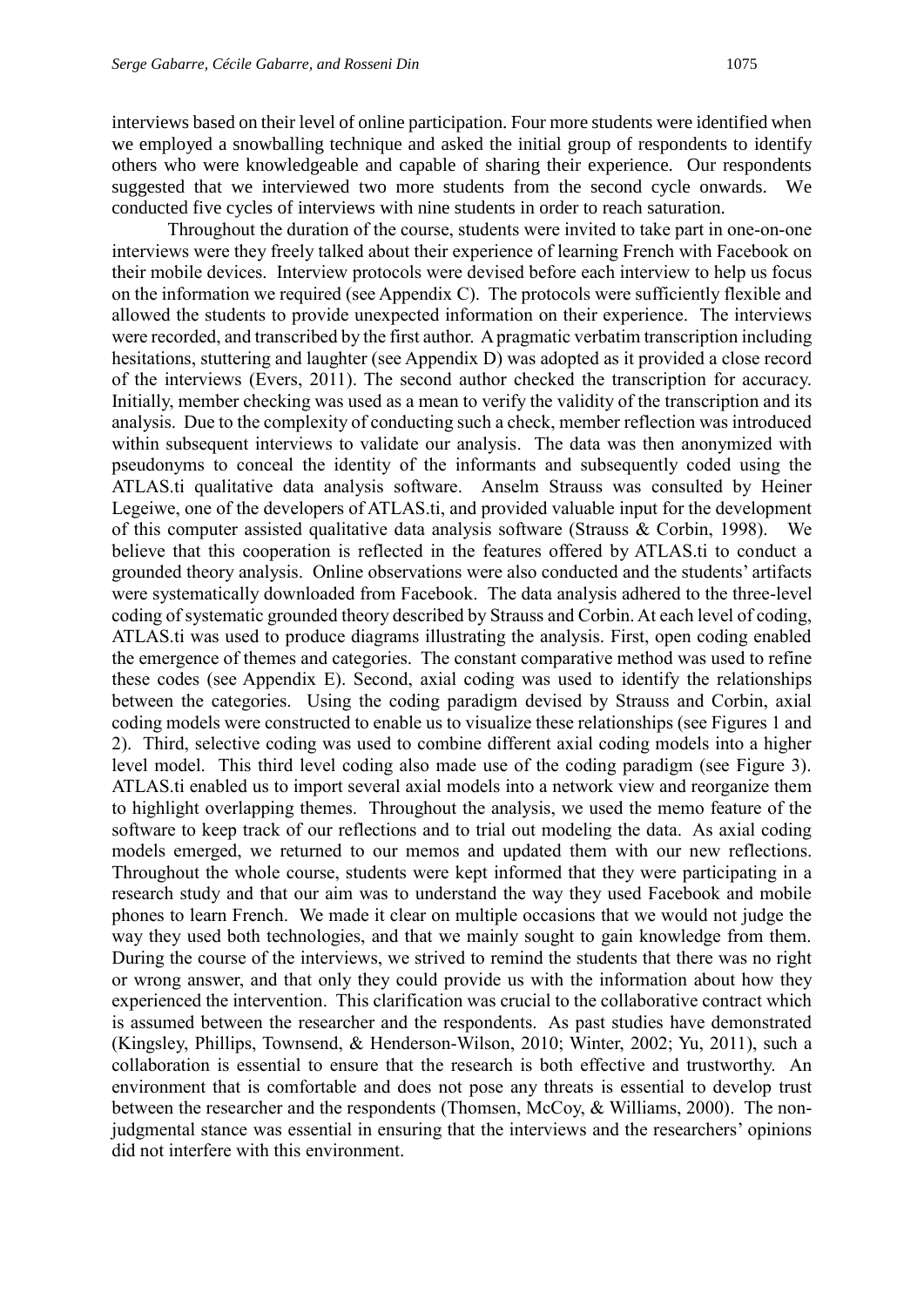#### **Findings and Discussion**

As we collected data on the intervention, we rapidly realized that it was positively perceived. We frequently came across comments such as Annaelle's, a Malay female, for whom "*everything is great*." Open coding revealed that several themes were recurrent during the interviews. Students explained that using Facebook on mobile phones to learn French was truly enjoyable. The social network brought a new dimension to learning as students could download works produced by every member of the cohort. Some students were attracted to the sharing features, others to being able to see their peers' work. Zoé, a Malay female, stated "*I'm happy, because I love to share things*." Julie, a Dayak female, declared "*I love to read others' comment*." It was reported that having introduced Facebook into the classroom changed the learning ambience. Nolwenn, a Chinese female, explained that she enjoyed "*the atmosphere in the class from using Facebook. It's like not a very formal learning environment*." These positive reports were interpreted in terms of affect. Figure 1 illustrates the axial coding analysis linking enjoyment to affect.





When we investigated further how our intervention impacted affect, we discovered that Facebook on mobile phones had an impact on motivation. Students explained that they felt more motivated to study. This is exemplified by Valérie, a Chinese female, who said "*and we got the… the motivation to study*." This was completed by Sarah, a Chinese female, who explained "*we also have […] the motivation to download. Instead of if the lecturer uploads it on LMS*." Figure 2 describes how we viewed the students' perspective of the implementation.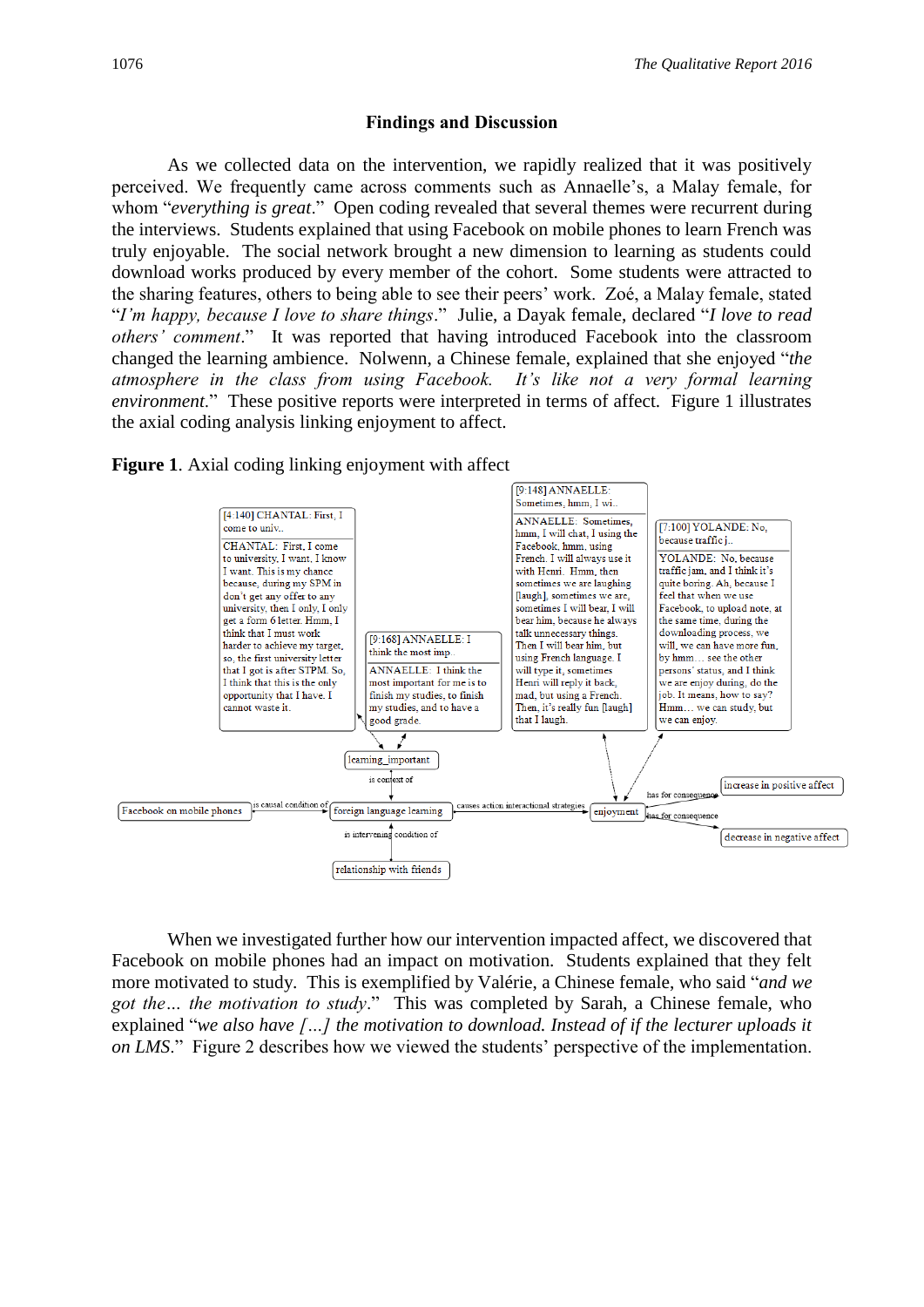

**Figure 2**. Axial coding linking enjoyment to motivation

We used selective coding to review the different axial coding models, and combined them into a more abstract view of our intervention. As can be seen in Figure 3, affect is linked to language acquisition. This is coherent with the theory of second language acquisition (Krashen, 2009). Language acquisition, as opposed to language learning, is a process which remains unconscious. It occurs when students are exposed to and use the target language without consciously applying grammar rules. This is exemplified in the following excerpts taken from an interview conducted with Marie-Thérèse, a Chinese female, "*because, we speak and then firstly we organize ideas, and then we speak, and then the others comment, and then we improve. Which is we speak again, something like that*." Valérie further explained how using Facebook to learn French increased her exposure to the language:

*Hmm… if on Facebook we also have chatting or comment in French. This can help us to improve, because we can use French in life, the big problem for us in studying French because we're not hmm… use the French daily, so if we can have the chance to use the French more hmm... on many fields on not only in class. Actually we can improve our French*.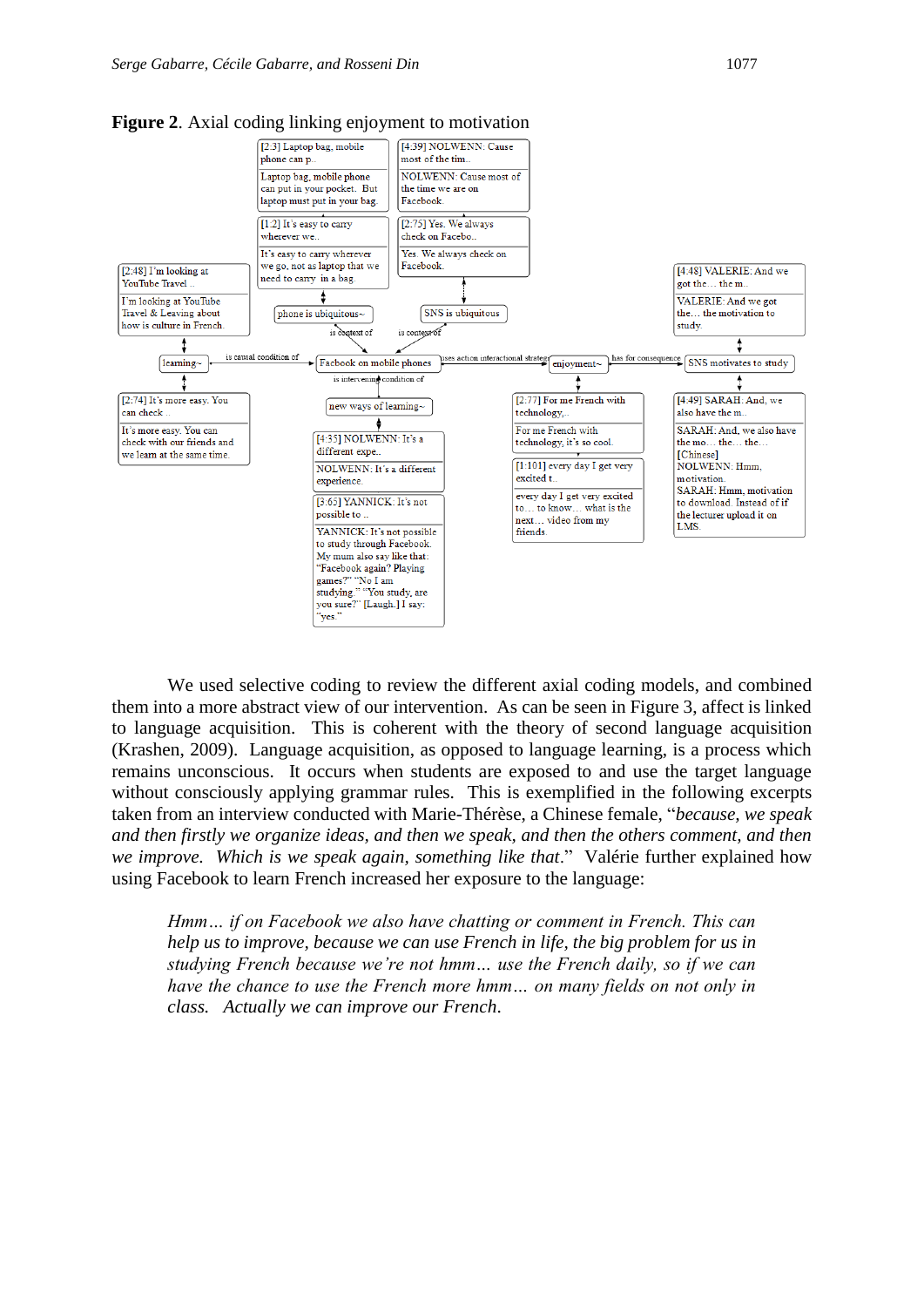

#### **Figure 3**. Selective coding

The overwhelming positive responses from our intervention kept us wondering if the students were not simply telling us what we wanted to hear. This leads us to the second focus of the study and the investigation of honesty in the reports. Throughout the implementation of this action research project, we came across several episodes when we consciously reminded ourselves not to be judgmental. These different episodes are narrated in the current section and are illustrated by excerpts from the students' interviews. The notion of verisimilitude enables the reader of the research report to understand and feel the experience of the participants (Loh, 2013). For this reason, representative quotes from the participants were selected in order to bring insight into their experience. As suggested by Carlson (2010), verbatim quotations are provided, and language errors were not corrected. In numerous instances the students recalled the events in the first person; in others they recounted their peers' experience. All these narrations are evaluated in light of the non-judgmental precept of action research (Hashim, 2005).

As described above, we wanted every student to have equal opportunities to access the Internet on their mobile phones. Five students who did not own a phone capable of accessing the Internet were loaned one for the duration of the research project. This represented only 31% of the students as a majority already owned smartphones. Furthermore as past research revealed (Gabarre & Gabarre, 2010), for a large majority of Malaysian students mobile Internet is still considered a luxury which remains unattainable. We believed that the paradox of owning a smartphone without a data plan could be alleviated with a weekly subsidy. Although it was initially envisioned to provide students with prepaid reload coupons, it quickly appeared that this solution was not practical. First, not every student was registered with a prepaid plan as a sizable minority was in the postpaid category. Second, as members of the group used different service providers and different plans it was impossible to find a single price for mobile Internet in the class. Consequently, we decided to provide every student with a subsidy which would go towards paying for access to the Internet on their mobile phone. After a careful market analysis of the various fees to access the web from a mobile device, a subsidy equivalent to 5 dollars per week was set. Subsequently, each student received the full sum amounting to the 14 weeks of the semester at the beginning of the course. We clearly stated that this amount was meant to cover mobile Internet access and that any additional expense would be borne by the students. Each student signed a document stating that they understood the implications of the subsidy and that they would adhere to the university's charter in terms of access to the Internet. As anticipated, the students were overwhelmed to receive this subsidy which amounted to the equivalent of three months rental in the residential colleges. Although we were not naïve to the point that we thought every student would unfailingly spend the subsidy solely to access mobile Internet, we were quite surprised with the revelations made during the interviews.

Indeed, several students hinted that the subsidy might not be spent as we anticipated.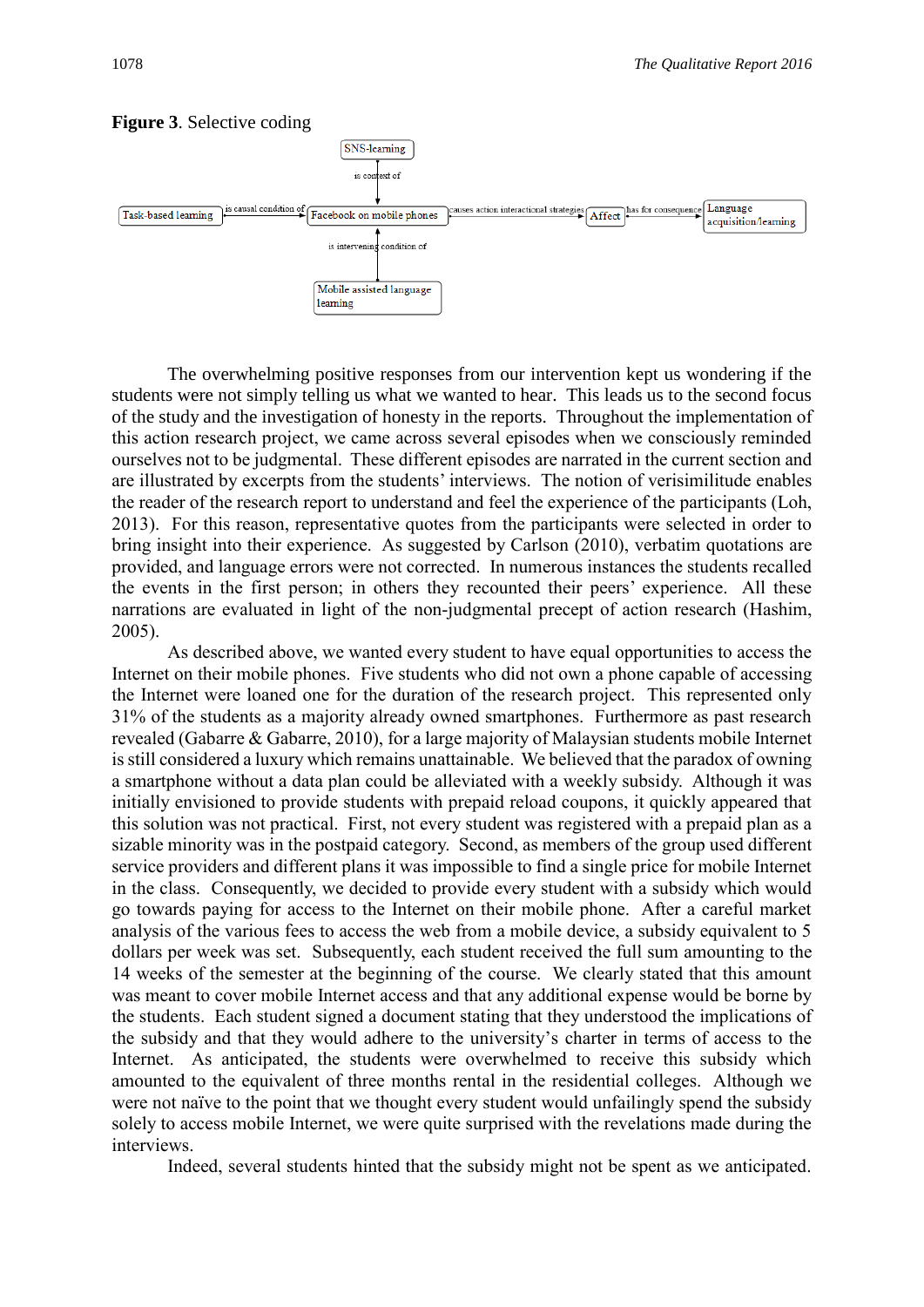During a one-on-one interview Annaelle asked us the following question: "*Do you think the subsidy is using… the student using… wisely the subsidy?*" Wanting to find out more on this topic, we encouraged her to elaborate on this matter by replying: "*Sorry?*" To which Annaelle rephrased her question in the following manner: "*You think, you give the subsidy money right? Then the students use it to the hand phone… or not? You think, you think, they use it wisely or not, ah?*" When we explained that we only wanted to give every student the means to access the Internet on their mobile devices, and that in no way we forced them to use it to buy access to mobile Internet, Annaelle seemed reassured and moved on to another topic.

Nolwenn explained that she did not purchase an always-on Internet connection for her phone. Nolwenn further clarified that she only paid for the mobile Internet service on her phone in class when the lecturers gave her a task to complete and when a Wi-Fi hotspot was not within reach. She explained that a one-hour access pass for the duration of the class cost less than a dollar, and that she would not make such a purchase outside of class when not on Wi-Fi.

These two revelations led us to openly discuss the subject with the whole group at the beginning of the class. The students were asked to furnish us with details on how they used the subsidies and their feedback was noted on the white board similarly to what was generally practiced during brainstorming activities. This resulted in a list comprising the following replies: buying books, buying make-up, buying clothes, keeping it in the bank, keeping it under the pillow, going to the cinema, going to the karaoke club, paying for the telephone bill and buying petrol for the car.

During the interviews, the students made it clear that money was an important issue to them. Zoé explained that things which were important to her in life were "*Family, money [and] happiness*." When asked what was important for her in university, she replied: "*Friends, hmm… good results, hmm… and money*" before laughing. On a similar note Annaelle explained that having worked previously she had been used to receiving money and that it made her decision to study instead of continuing to work a difficult one. She then went on to add: "*I love the money, you know, right?*"

Although these quotes reveal the importance of money to the students, Nolwenn plainly described the special place that this subject holds. She stated that: "*We can say, we can discuss anything, about family, and then future planning or even money issue, because however a friend is, however close with a friend, money is always an issue for me.*" Nolwenn further explained that when she felt close enough to someone she would be able to "*Talk about money, without*  [feeling] *awkward*." Being able to honestly divulge how the subsidy had been used can be perceived as a sign of trust on the part of the students. We believe that by keeping a nonjudgmental attitude the students felt comfortable to openly tell us how they had used the subsidy.

During the course of the interviews, we did not detect any instances when the students seemed to lie to us. This does by no mean signify that all accounts were truthful, and only implies that all data was coherent across the different interviews. The researcher should point out any inconsistencies which are detected during the interviews, particularly if the researcher feels that he is being lied to (Flicker, 2004). However, we strongly doubt that if we had detected a lie or passed a judgment on the way the students should have spent the subsidy, we would have received honest answers. Consequently, we would not have known that the money was used for non-course related activities such as going to the cinema or buying make-up. The honesty displayed in these replies comforts us in the validity of the data obtained directly from the students. Although students were able to access the Internet on their devices during the semester, it seems that this was not solely conducted through the wireless 3G network. As a result, we now understand that subsidizing access to the Internet on the students' mobile device is not a determining factor in the mobile learning scenario that we envisioned. This clearly contradicts findings which we obtained in a previous research (Gabarre & Gabarre, 2009) that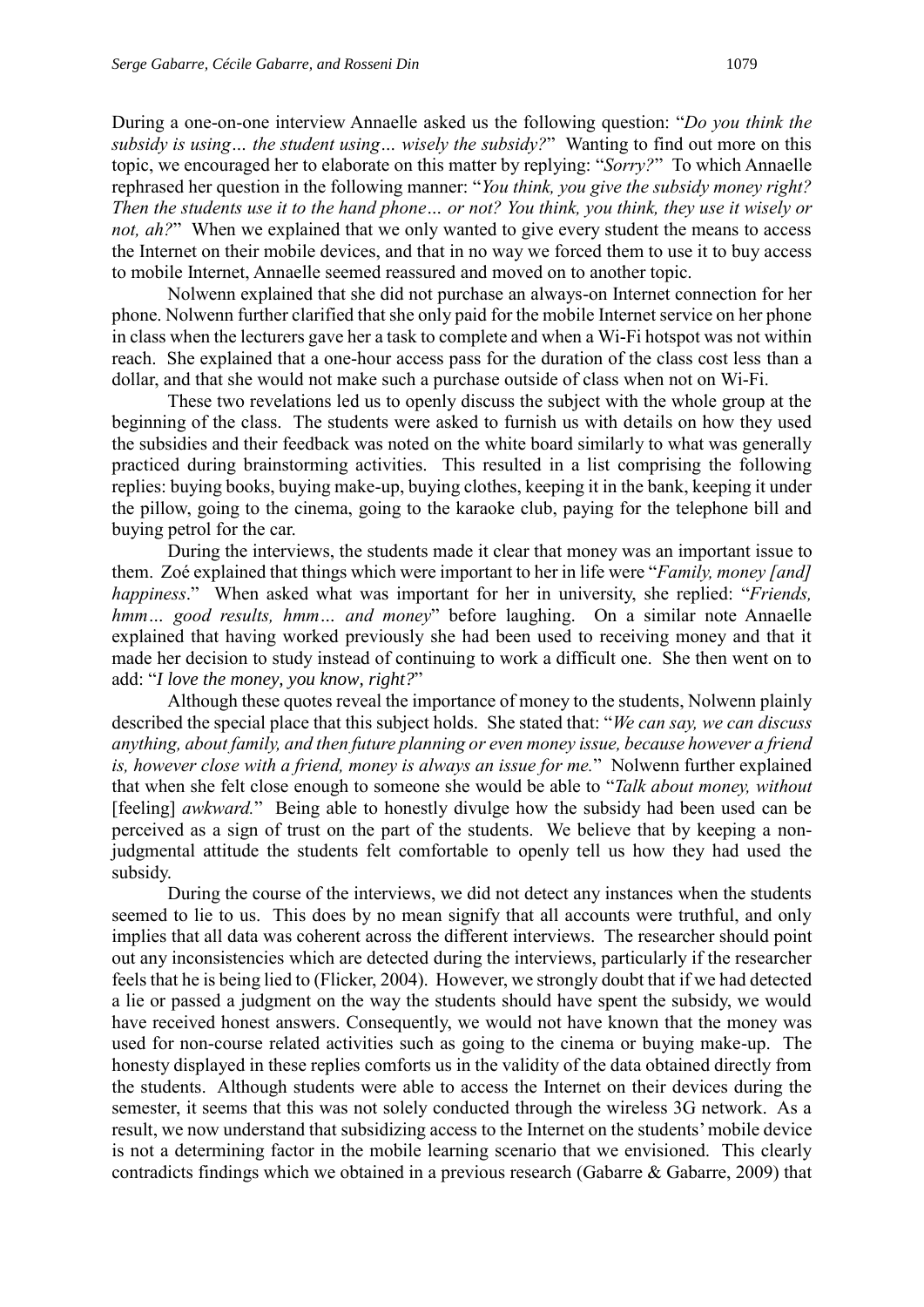revealed that the cost of accessing the Internet was the main hindrance to mobile learning. More importantly, we strongly believe that the non-judgmental stance was crucial in obtaining truthful and unhindered responses from the students despite the relative social distance separating us.

Although we did not judge the students' behaviors regarding their use of the subsidy, this was not the case with a student's perspective on her peers. Sarah, when asked about how she thought we could improve our teaching, replied:

*I'm not sure because, actually this program, this research you give the money for us to buy the data, but I think most of the people they never buy the data, they use, they're trying to use Wi-Fi or some of them even didn't use their own phone to comment, but they borrow others' phone. I think that's a problem.*

When queried further on this point of view, Sarah remarked that this behavior which disturbed her only concerned a small number of students. Consequently, she felt that the subsidy should still be provided. These thoughts echo a comment made by Annaelle who thought that in-class tasks using the students' mobile devices and mobile Internet were actually conducted to verify whether the students had subscribed to a data plan. Annaelle believed that the course's lecturers used these activities as a pretext for checking on the students mentioned by Sarah. Annaelle explained that this was for her the expected role of the lecturers, as we had provided the subsidy, and it only seemed natural that we would monitor the students' use of the subsidy. When the true pedagogical purpose of the activity was made clear, Annaelle seemed somehow disappointed.

#### **Conclusion**

The reports from Sarah and Annaelle led us to ponder on the declared lack of judgment. We wondered whether our non-judgmental stance would be perceived as a lack of interest or commitment in the students' learning. We questioned whether this behavior would be interpreted as being too lax in light of the conduct of the few students mentioned by Sarah. As a consequence, we once again explained to the group our position, and the need to provide equal opportunities to all. By doing so, we believe that it permitted the students to freely relate to us their perspective of the learning process without fearing our judgment. Furthermore, it demonstrates how we value the students' feedback regardless of whether it depicts a positive or negative aspect of our teaching.

After introspectively reflecting and discussing the matter together, we reached the conclusion that we were willing to take the risk that students might perceive us as being too permissive. We believed that the trade-off for this would be to gain the trust of every student, even those who had not used the subsidy "*wisely*" as Annaelle put it. Consequently, we did not stir away from the "do not judge" tenet and persisted in our stance throughout this research. We remained open to criticism and refrained from consciously succumbing to biases. Information from different respondents was used to triangulate our findings as several students freely corroborated the events which took place. During the course of this action research, we remained open to the unexpected and were surprisingly amused to discover how the subsidies had been employed. We were similarly surprised to discover that we managed to remain nonjudgmental even when the students did not follow the action research implementation we had carefully planned. As we now review the sum of data collected during this action research project, we strongly feel that every word and action recorded from the students is as close to the truth as they were willing to share.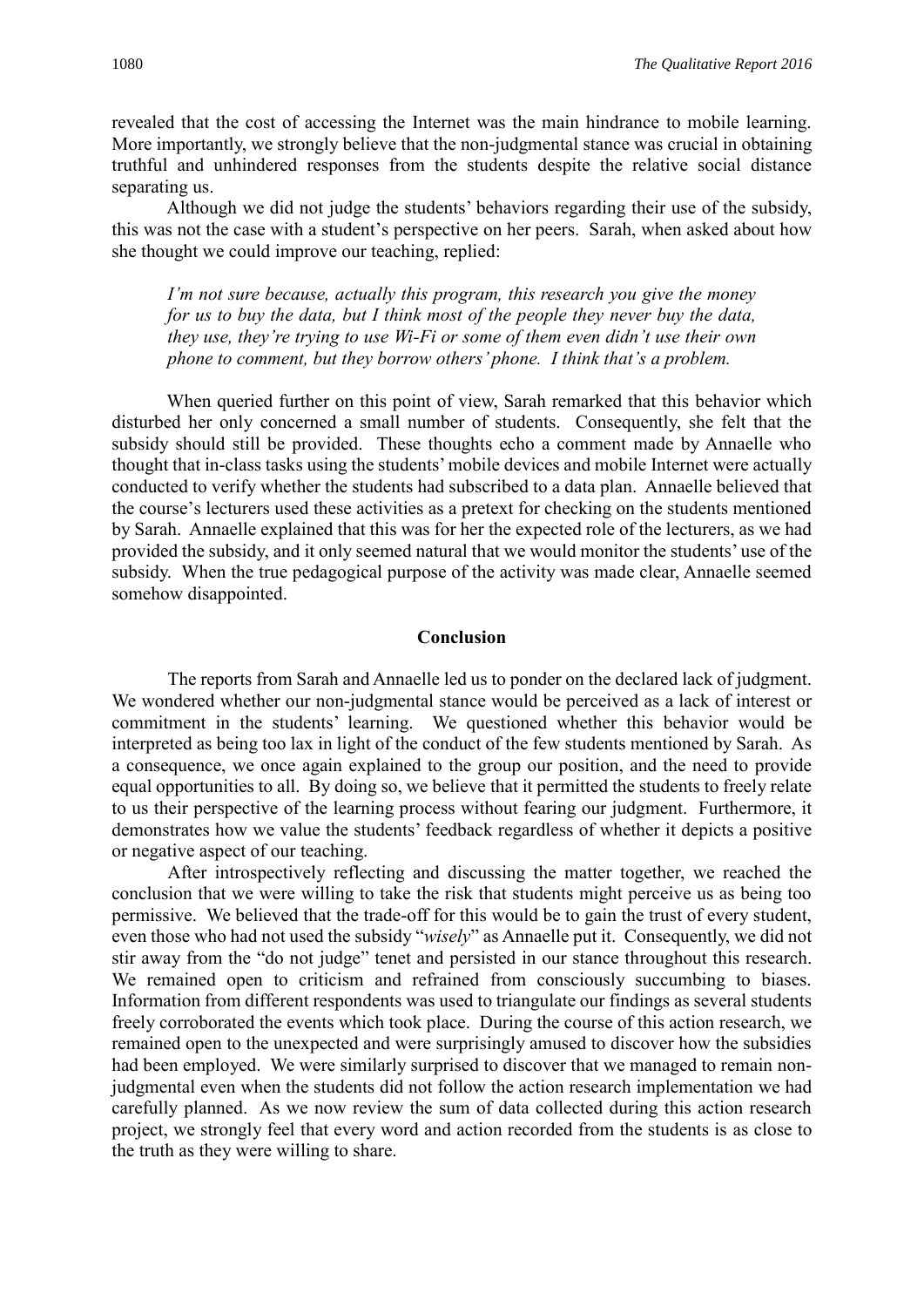## **References**

- Baran, B. (2010). Facebook as a formal instructional environment. *British Journal of Educational Technology, 41*(6), E146-E149. doi:10.1111/j.1467-8535.2010.01115.x
- Baskerville, R., & Pries-Heje, J. (1999). Grounded action research: A method for understanding IT in practice. *Accounting Management and Information Technologies, 9,* 1-23.
- Brown, H. (2008). Action research in the classroom: A process that feeds the spirit of the adolescent. *International Journal of Qualitative Methods, 3*(1), 25-41.
- Buchan, N. R., Croson, R. T., & Dawes, R. M. (2002). Swift neighbors and persistent strangers: A cross-cultural investigation of trust and reciprocity in social exchange. *American Journal of Sociology, 108*(1), 168-206.
- Burnette, C. E., & Sanders, S. (2014). Trust development in research with indigenous communities in the United States. *The Qualitative Report, 19*(22), 1-19. Retrieved from <http://nsuworks.nova.edu/tqr/vol19/iss22/2>
- Carlson, J. A. (2010). Avoiding traps in member checking. *The Qualitative Report, 15*(5), 1102-1113. Retrieved from<http://nsuworks.nova.edu/tqr/vol15/iss5/4/>
- de Villiers, R. (2010). Proceedings of the Informing Science & IT Education Conference (InSITE): *Academic use of a group on Facebook: Initial findings and perceptions*. Cassino, Italy.
- Evers, J. C. (2011). From the past into the future. How technological developments change our ways of data collection, transcription and analysis. *Forum Qualitative Sozialforschung / Forum: Qualitative Social Research, 12*(1).
- Flicker, S. (2004). "Ask me no secrets, I'll tell you no lies:" What happens when a respondent's story makes no sense. *The Qualitative Report, 9*(3), 528-537. Retrieved from <http://nsuworks.nova.edu/tqr/vol9/iss3/9>
- Gabarre, S., & Gabarre, C. (2009). *Using cell phones in the language class: A preliminary look at some of the possibilities.* Proceedings of the 6th Malaysia International Conference on Languages, Literatures, and Cultures: Putrajaya, Malaysia.
- Gabarre, S., & Gabarre, C. (2010). Utilising mobile phones as a language learning tool. In B. H. Tan, M. F. Yong, & N. T. Yap (Eds.), *Language learning: Challenges, approaches and collaboration* (pp. 92-118). Saarbrücken, Germany: VDM Verlag Dr. Müller GmbH & Co. KG.
- Hadfield, M., & Haw, K. (2001). 'Voice', young people and action research. *Educational Action Research, 9*(3), 485-502.
- Hashim, F. (2005). The seven tenets of action research. In S. S. Siraj, Q. A. Hwa, M. Arshad, & E. G. S. Daniel (Eds.), *Cognition and learning: Issues and strategies* (pp. 49-54). Selangor: Malindo.
- Kingsley, J. Y., Phillips, R., Townsend, M., & Henderson-Wilson, C. (2010). Using a qualitative approach to research to build trust between a non-Aboriginal researcher and Aboriginal participants (Australia). *Qualitative Research Journal, 10*(1), 2-12.
- Krashen, S. D. (2009). *Principles and practice in second language acquisition.* Oxford, UK: Pergamon Press Inc.
- LaRue, E. M. (2012). Using Facebook as course management software: A case study. *Teaching and Learning in Nursing, 7*, 17-22. doi:10.1016/j.teln.2011.07.004
- Lincoln, Y. S., & Guba, E. G. (1985). *Naturalistic inquiry.* Thousand Oaks, CA: Sage.
- Loh, J. (2013). Inquiry into issues of trustworthiness and quality in narrative studies: A perspective. *The Qualitative Report, 18*(33), 1-15. Retrieved from <http://nsuworks.nova.edu/tqr/vol18/iss33/1>
- Loving, M., & Ochoa, M. (2011). Facebook as a classroom management solution. *New Library*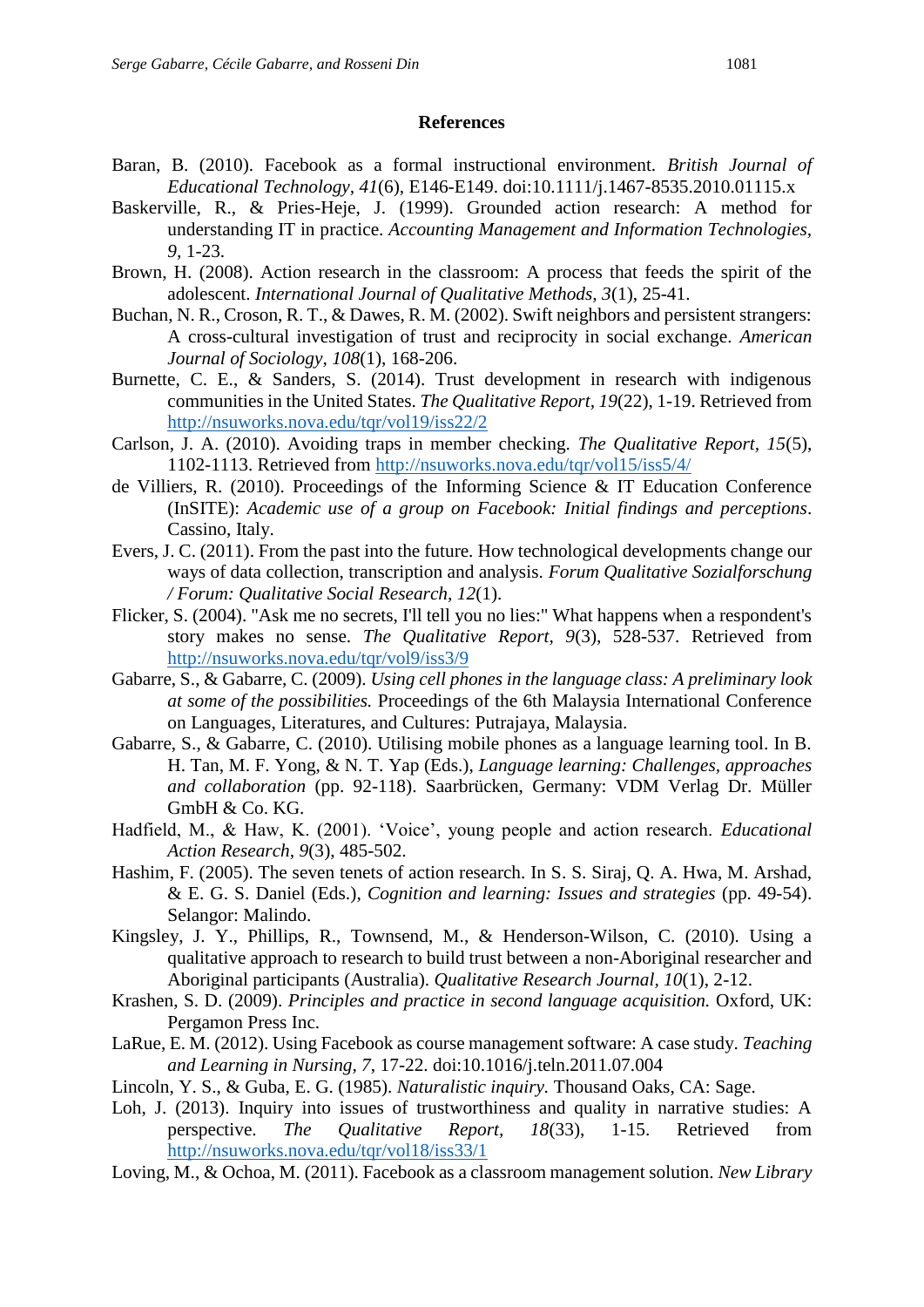*World, 112*(3), 121-130. doi:10.1108/03074801111117023

- McTaggart, R. (1989). *16 Tenets of participatory action research.* Paper presented at the 3rd Encuentro Mundial Investigacion Participatva (The Third World Encounter on Participatory Research), Managua, Nicaragua.
- Morse, J. M., Barrett, M., Mayan, M., Olson, K., & Spiers, J. (2002). Verification strategies for establishing reliability and validity in qualitative research. *International Journal of Qualitative Methods, 1*(2), 13-22.
- Newton, P., & Burgess, D. (2008). Exploring types of educational action research: Implications for research validity. *International Journal of Qualitative Methods, 7*(4), 19-30.
- O'Halloran, S. (2003). Participant observation of Alcoholics Anonymous: Contrasting roles of the ethnographer and ethnomethodologist. *The Qualitative Report, 8*(1), 81-99. Retrieved from<http://www.nova.edu/ssss/QR/QR8-1/ohalloran.pdf>
- Park, S., & Lunt, N. (2015). Confucianism and qualitative Interviewing: Working Seoul to soul. *Forum Qualitative Sozialforschung/Forum: Qualitative Social Research, 16*.
- Seidman, I. (2006). *Interviewing as qualitative research: A guide for researchers in education and the social sciences.* New York, NY: Teachers college press.
- Selwyn, N. (2007). "*Screw Blackboard... do it on Facebook!": An investigation of student's educational use of Facebook.* Proceedings of the Poke 1.0 - Facebook Social Research Symposium: London, UK.
- Sparkes, A. C. (2001). Myth 94: Qualitative health researchers will agree about validity. *Qualitative Health Research, 11*(4), 538-552. doi:10.1177/104973230101100409
- Strauss, A. L., & Corbin, J. (1998). *Basics of qualitative research: Techniques and procedures for developing grounded theory.* Thousand Oaks, CA: Sage.
- Thomsen, S. R., McCoy, J. K., & Williams, M. (2000). Reconstructing the world of the anorectic outpatient: Procedures for enhancing trustworthiness and credibility. *The Qualitative Report, 5*(1), 1-17. Retrieved from <http://nsuworks.nova.edu/tqr/vol5/iss1/2/>
- Wang, Q., Woo, H. L., Quek, C. L., Yang, Y., & Liu, M. (2011). Using the Facebook group as a learning management system: An exploratory study. *British Journal of Educational Technology, 43*(3), 428-438. doi:10.1111/j.1467-8535.2011.01195.x
- Winter, R. (2002). Truth or fiction: Problems of validity and authenticity in narratives of action research. *Educational Action Research, 10*(1), 143-154.
- Yu, K. (2011). Exploring the nature of the researcher–practitioner relationship in qualitative educational research publications. *International Journal of Qualitative Studies in Education, 24*(7), 785-804.

#### **Appendix A**

#### **RESEARCH INFORMATION SHEET**

#### **Foreign language learning through ubiquitous mobile social networking**

This is a formal invitation to take part in a research. Please read this document before you decide whether or not you wish to participate in this research.

#### **Purpose of the research**

This research aims to gather information on the use of social networking and mobile phones to learn French at \*\*\*\*\*.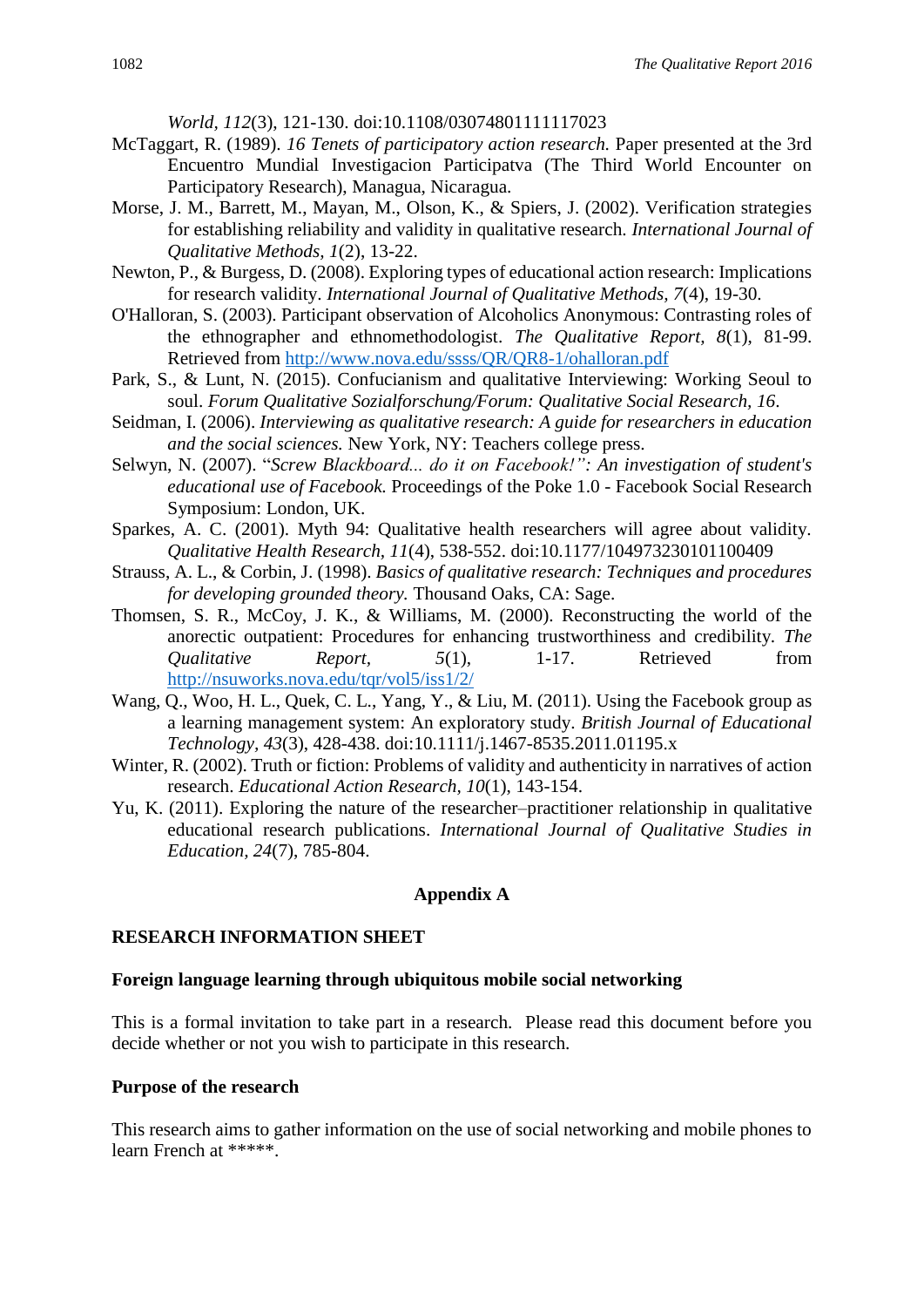## **Selection of participants**

You have been selected to participate in this research as you are currently undertaking a bachelor of French as a foreign language in the \*\*\*\*\*, and will attend the above mentioned courses.

## **Free will to participate**

The decision to participate in this research is entirely yours. You are free to decline this invitation. If you accept to participate in this research, you will be given this information sheet and will be asked to sign a consent form. Should you decide that you no longer wish to participate, you may withdraw your consent at any time. Participation or non-participation in this research will have no impact on your grades, your evaluation or on future assessments.

#### **Implication in participation**

By participating in this research, you will be asked to complete questionnaires and participate in interviews. These interviews will be individually. It is anticipated that each interview will last from 15 to 30 minutes. You will be shown the transcripts of the interviews and will be asked to acknowledge that they are faithful transcriptions of your statements. You will also be shown the researcher's interpretation of your statements and will be able to say whether you agree or not. No risks apart from those in daily life are expected from participating in this research. Your participation in this research will contribute to enhance knowledge in the field of teaching French as a foreign language through the use of technology.

#### **Confidentiality**

All information collected throughout this research will remain strictly confidential. Privacy and anonymity will be preserved by changing the names of the participants in the questionnaires and the interviews. All information given during this research will remain anonymous and will not be distributed to other participants or to your other lecturers. All information will be kept in digital form for a period of ten years after the completion of this research. You are free at any time to enquire about any information concerning you (subject to \*\*\*\*\* limitations) or about any information you have provided. All publications concerning this research will adhere to the guidelines on confidentiality and anonymity stated here.

## **Participation**

Please complete and sign the consent form to indicate that you wish to participate in this research.

## **Publication of results of this research**

Results from this research will be presented at conferences as well as published in academic journals and book chapters. These results will also be part of a PhD thesis undertaken at the \*\*\*\*\*. The participants' confidentiality will be maintained as stated above. You may obtain a copy of these results by contacting the head of this research project.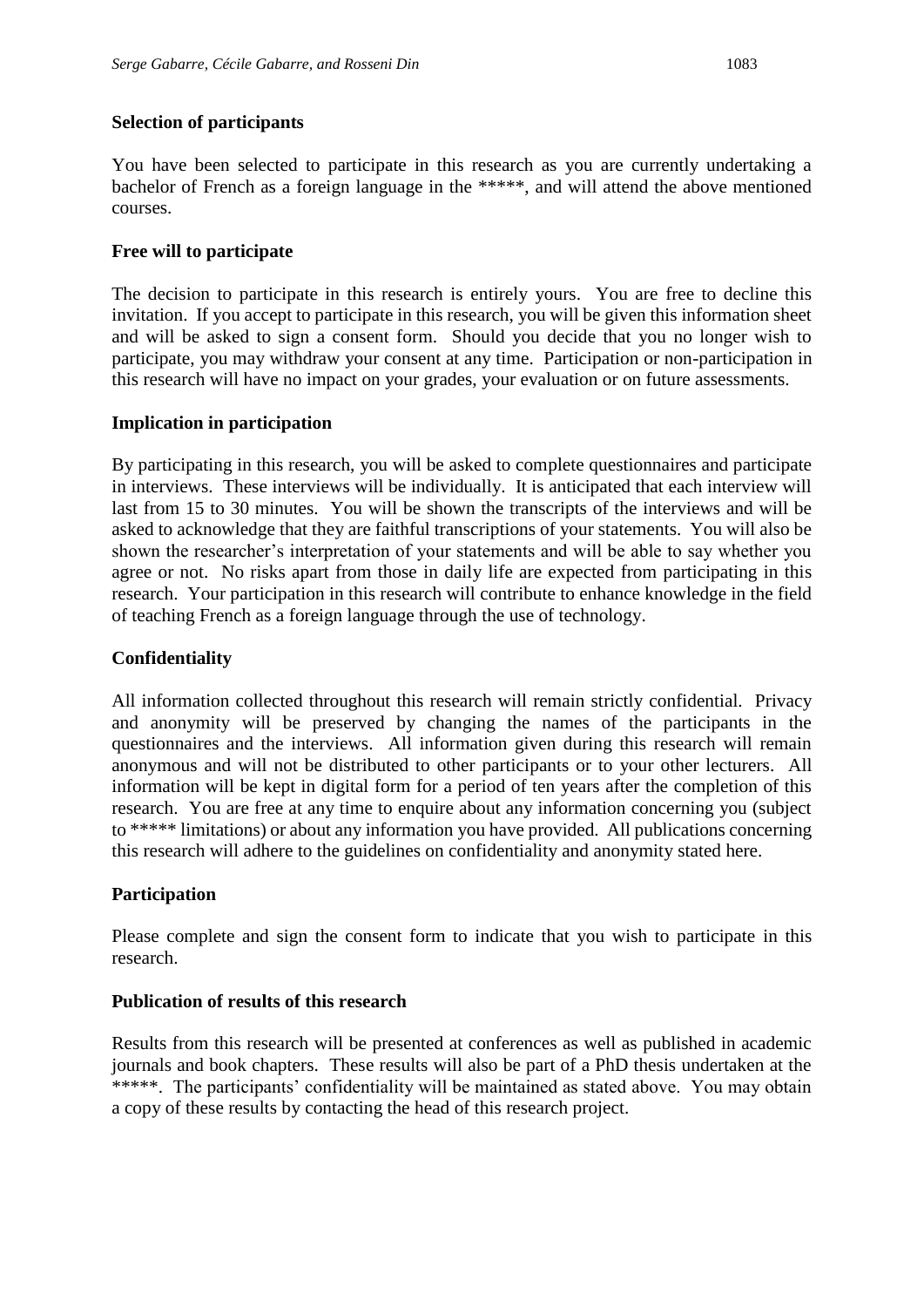## **Research funding**

This research is funded by the Exploratory Research Grant Scheme provided by the Ministry of Higher Education Malaysia. The researcher is conducting this project as a staff of the \*\*\*\*\* and as a PhD candidate at \*\*\*\*\*.

## **Research approval**

This research has been approved by \*\*\*\*\*, by the Research Management Centre in \*\*\*\*\* and by the Ministry of Higher Education Malaysia.

## **Contact for further information**

For further information on this research, you may contact: \*\*\*\*\* Should you have any concern regarding the way this research is conducted, you may contact: \*\*\*\*\*. **Thank you**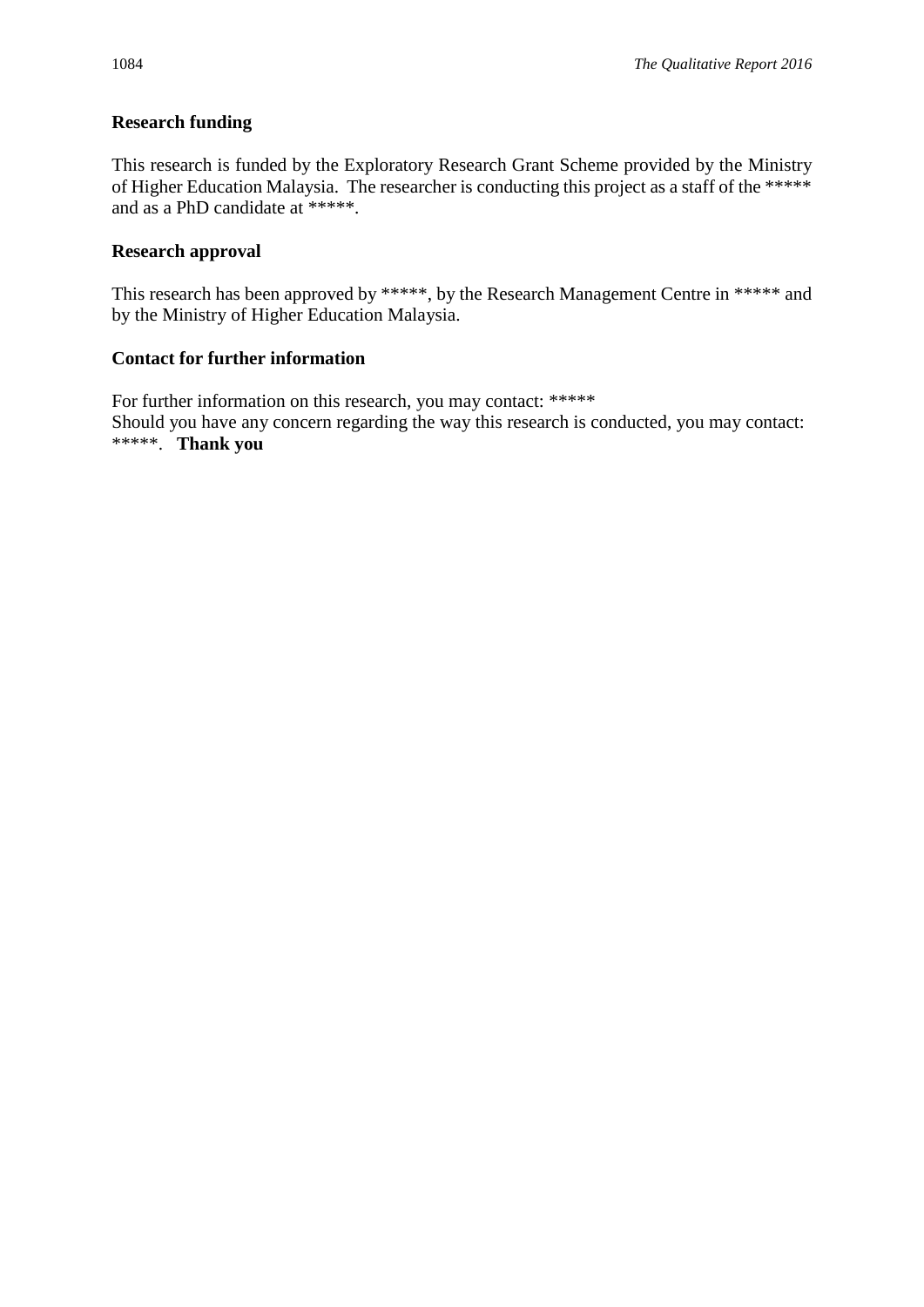## **Appendix B**

## **CONSENT FORM<sup>1</sup>**

**Foreign language learning through ubiquitous mobile social networking**

**\*\*\*\*\***

**Please tick box**

- **1. I agree to take part in the above study.**
- **2. I confirm that I read and understood the information sheet for the above study and was able to ask questions.**
- **3. I understand that my participation is voluntary and that I am free to withdraw at any time, without giving reasons.**
- **4. I agree to take part in group interviews.**
- **5. I agree to take part in one-on-one interviews.**
- **6. I agree to the use of anonymous quotes in publications.**
- **7. I agree that my data gathered in this study may be stored on a computer (after my name has been removed) and may be used for future research.**

| <b>NAME OF PARTICIPANT</b><br><b>DATE</b> Signature |  |
|-----------------------------------------------------|--|
|-----------------------------------------------------|--|

**.** 

**\*\*\*\*\* DATE Signature**

<sup>&</sup>lt;sup>1</sup> This consent form is adapted from Oxford Brookes University's consent form available at http://www.brookes.ac.uk/res/ethics/consent (downloaded on the 12th of September 2011).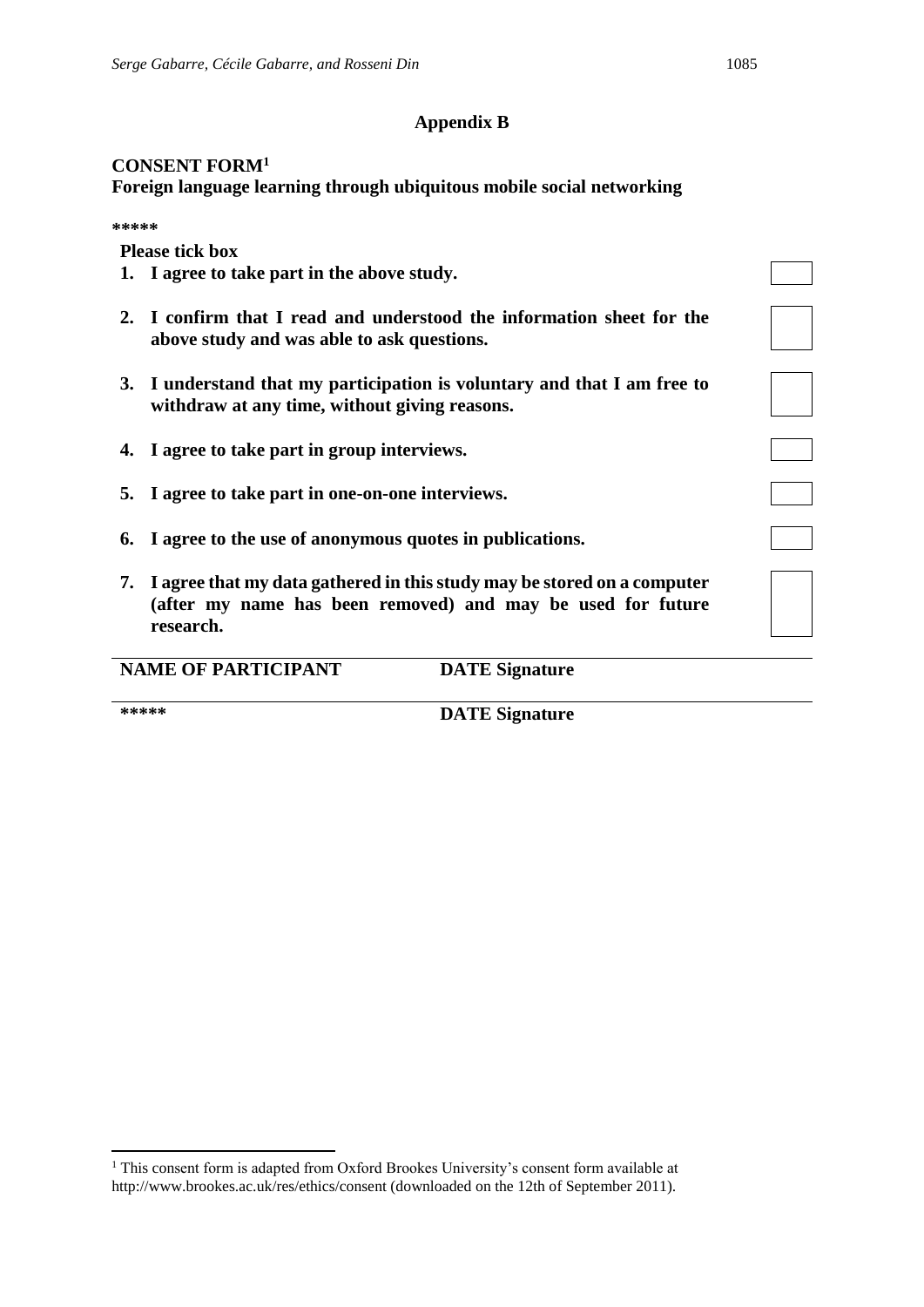## **Appendix C**

Sample interview protocol

The following sample interviews questions, with their corresponding clarifying and elaborating probes were used in the interviews. Additional questions emerged as data was collected.

What process do you go through when you want to learn something in university?

• How do you go about learning French and French culture (with technology and without)?

- How do you think learning would have been different without technology?
- How would you rate learning French with your mobile phone on Facebook?
- What do you think of the social aspect of Facebook to learn French?
- What are the problems you encountered and how did you solve them?
- What was your experience in creating a video with your mobile phone?
- How was it to post the video on Facebook?
- What do you think of the other videos on the French courses' pages?
- What did you think of the comments on the videos (to post  $/$  to receive)?

• How do you revise before the exam? Did you use Facebook? How did you access Facebook? What do you think of using Facebook to revise before the exam? What differences does it make to you to have access to your notes on Facebook with your mobile phone? When do you use your phone and computer?

• How did you use the subsidy to access the Internet? Was it sufficient?

• Do you prefer to post on Facebook (videos, comments) or do you prefer to access others' documents (videos, comments, lecture notes)? Why is that so?

What else do you think would be useful for me to know to understand how mobile phones and Facebook can be used together to learn French?

Who would you recommend that I talk to in order to gain more information on using mobile phones and Facebook?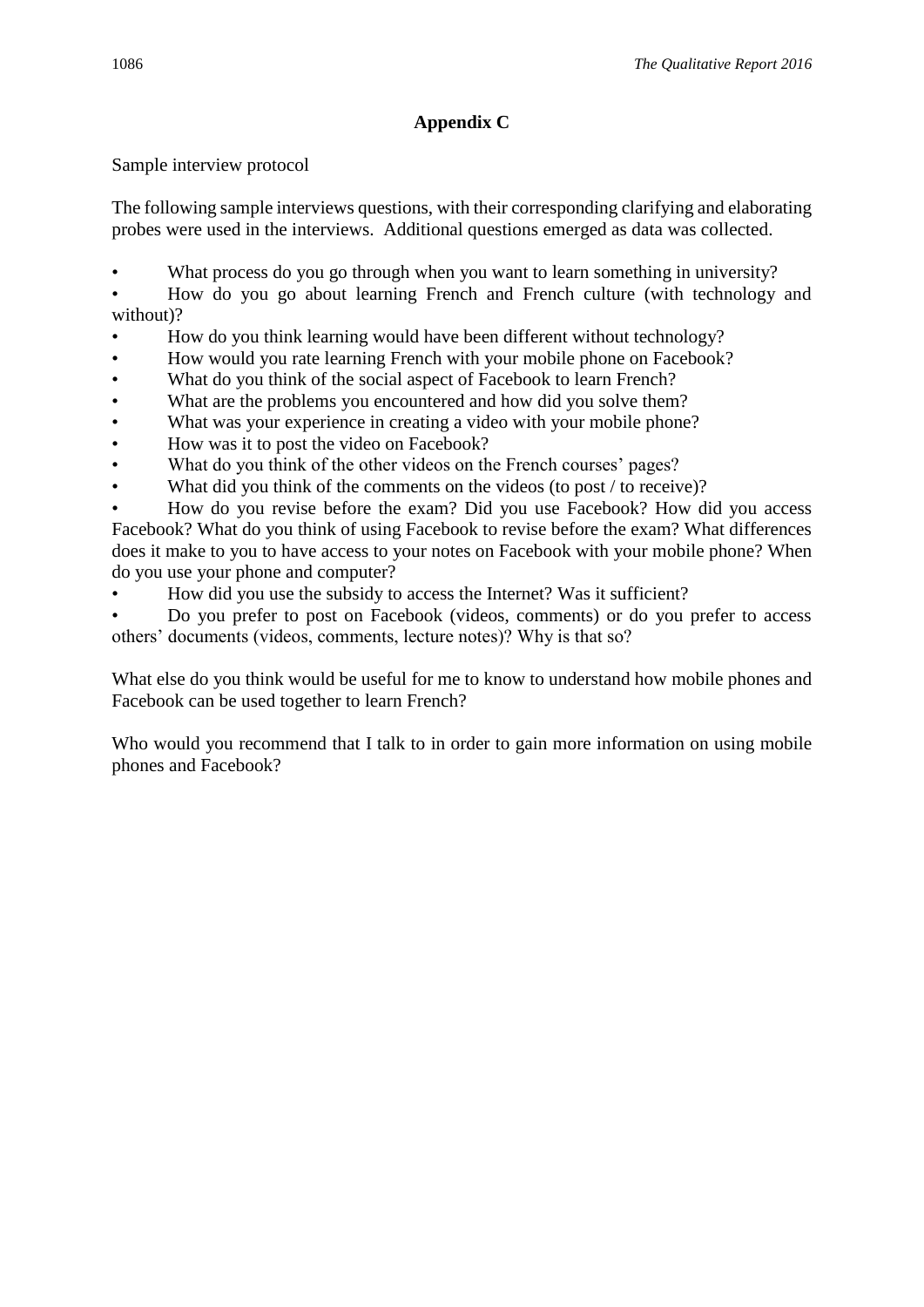## **Appendix D**

The full transcription for this interview is over 5500 words long. This is an excerpt to illustrate the semantic verbatim transcription.

| Interviewer:      | *****                |
|-------------------|----------------------|
| Interviewee's ID: | Annaelle             |
| Type:             | Individual interview |

<START OF INTERVIEW>

INTERVIEWER: Okay today is the 31st of October, it's three forty in the afternoon, and the interview is with Annaelle. How are you Annaelle?

ANNAELLE: Yes, I'm fine.

INTERVIEWER: Okay, I would like to ask you, how do you normally access Facebook? ANNAELLE: How?

INTERVIEWER: Hmm.

ANNAELLE: Before this I just access Facebook using my laptop, but now, 80% I will using my hand phone, because it's so easy, and I was very lazy to open up my laptop, then I think it's not practical, because usually I will only access the internet at my room, or whenever I want to doing my assignment. Now, I have a smartphone, then I buy a plan 8 ringgit for a week, then I can access Internet using data plan everywhere.

INTERVIEWER: I see, so this is unlimited data?

ANNAELLE: It's not unlimited data, but it's just 500 MB, it's only valid one week. […]

ANNAELLE: Yes. I'm, I see, I can see, hmm… if I didn't go to class, it's such a waste. So, I, I never skip the class.

INTERVIEWER: Hmm, so you enjoy what we are doing now.

ANNAELLE: Yes, I enjoy, I enjoy the moment I'm being a student, because after this I will work, so, it's very, I don't want to skip a class [laugh].

INTERVIEWER: Okay, well I'm very happy if you enjoy it. Thank you Annaelle. ANNAELLE: Thank you.

<END OF INTERVIEW>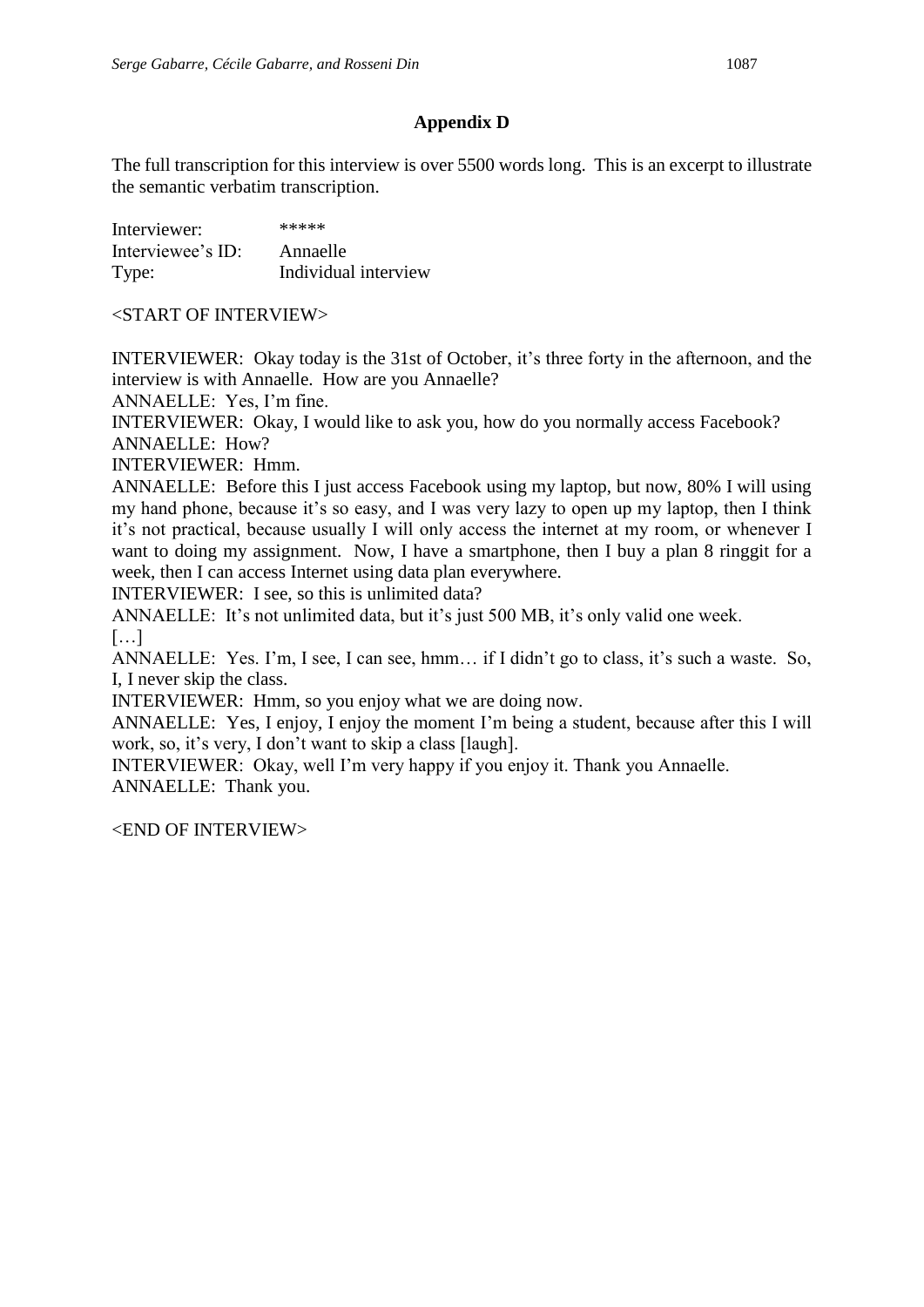# **Appendix E**

This is the open coding diagram for the category relationships with friends. This category was the result of combining four themes: friends problem, friends important, friends learning and adapt university.



## **Author Note**

Serge Gabarre is currently a senior lecturer with University Putra Malaysia. His research interest focuses on the integration of social networking sites with mobile devices in the French as a foreign language classroom. This interest has led him to investigate the students' emic perspectives through action research and grounded theory. By integrating his teaching with his research, Serge strives to provide an always evolving learning experience to his students. Serge regularly gives talks and conducts workshops across Southeast Asia enabling participants to better integrate technology in the classroom. His previous publications deal with m-learning, e-learning, social networking sites, language acquisition, online collaborative tasks, and qualitative methods. Correspondence regarding this article can be addressed directly to: [serge@upm.edu.my.](mailto:serge@upm.edu.my)